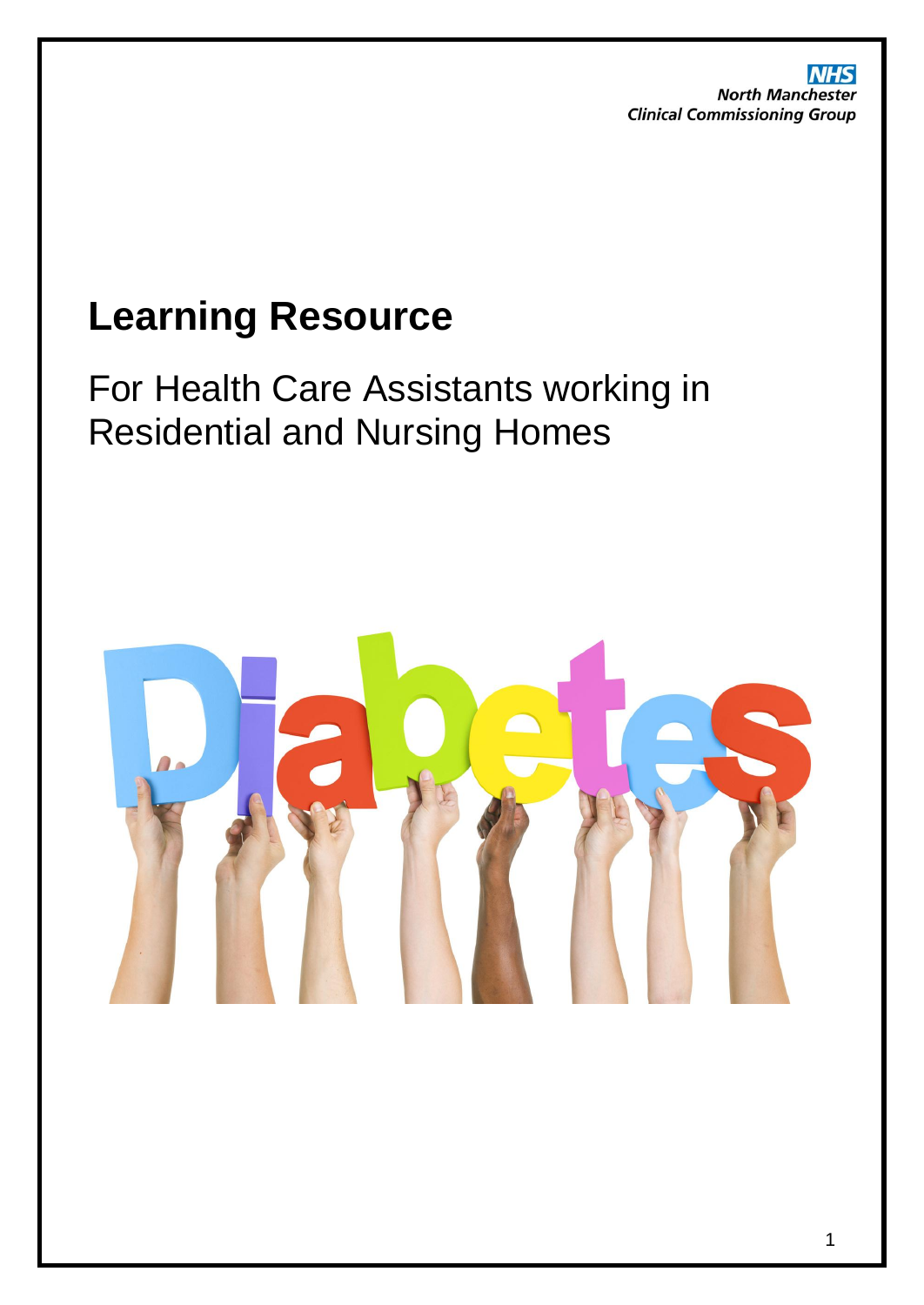# **Contents**

|                                                                                            | Page(s)        |
|--------------------------------------------------------------------------------------------|----------------|
| <b>Introduction</b>                                                                        | $\overline{2}$ |
| <b>Competency and Diabetes Care</b>                                                        | 3              |
| <b>Sections</b>                                                                            | 5              |
| 1. Types of diabetes and treatments                                                        | $5-9$          |
| 2. Diagnosing diabetes and diabetes prevention                                             | $10 - 14$      |
| 3. Care planning for clients with diabetes                                                 | 15             |
| 4. Monitoring diabetes, including blood glucose, urine<br>testing and the 9 Care Processes | $16 - 17$      |
| 5. Diabetes complications                                                                  | $18 - 24$      |
| 6. Food, Nutrition, Hypo and Hyperglycaemia and<br>admission to hospital                   | $25 - 32$      |
| 7. Activity                                                                                | 33             |
| 8. End of Life Care                                                                        | 34             |
| 9. Your Learning and Continuing Professional<br><b>Development</b>                         | 35-36          |
| Appendix 1 - NICE Quality Statements for Diabetes                                          | 37             |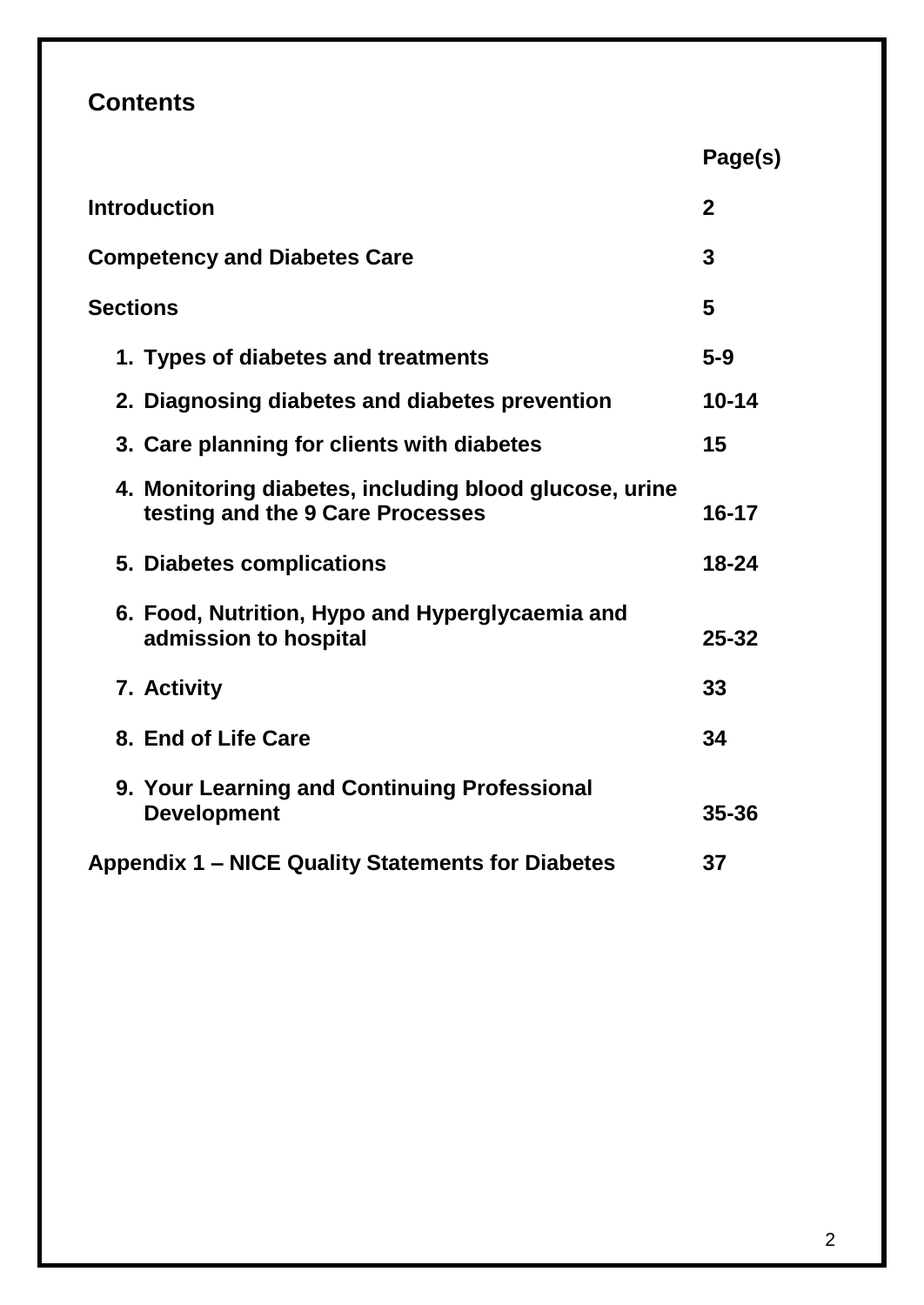# **Introduction**

#### **A learning resource pack for Health Care Assistants (HCAs) involved in the care of elderly people with diabetes**

This resource pack is intended to support HCA's who are involved in the day-to-day care of older people who have diabetes.

Diabetes is a complex condition and it is important that all those who provide care for clients with it are well informed and have the skills and competencies to provide optimal care.

The contents of the pack are competency and evidence based (web based references are included at the end of this resource pack).

There are opportunities within it for users to reflect on what they are learning and to build upon it in the form of 'Time-Out' activities including web links to useful external resources.

At the end of the pack there are references and recommendations for your further learning recommendations and Appendix 1 details the NICE Quality Statements for Diabetes which sets the national context.

We hope you enjoy undertaking this learning package and that it will help you understand how to provide better care for residents with diabetes in your work place.

This learning package has been prepared by:

Dr Jane Pennington and Peta Navein who are both Diabetes Nurse Consultants

(January 2016)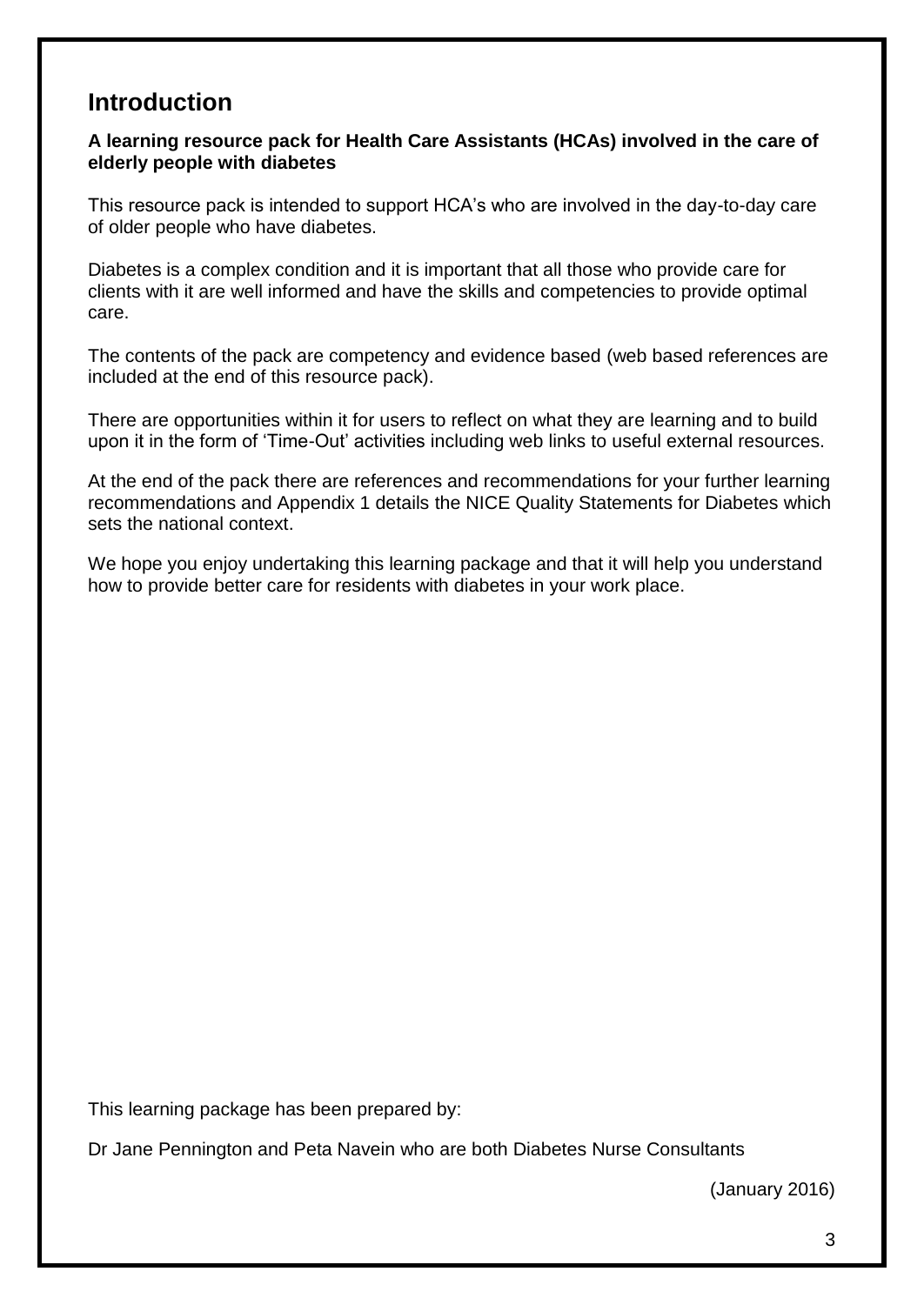# **Competency and diabetes care**

It is fundamentally important that any person who provides care for people with diabetes is safe and competent to do so.

For many years diabetes competence for Registered Nurses and Unregistered Practitioners has been described in the document: 'An Integrated Career and Competency Framework for Diabetes Nursing<sup>1</sup>. This document was updated in 2011 and it is from that the competency statements for each section in this resource pack are taken.

For the purposes of this document an Unregistered Practitioner should be understood as referring to Health Care Assistants.

The first competence statement below defines what an Unregistered Practitioner can be expected to provide for residents in Residential and Nursing homes.

To care for someone with diabetes living in a residential or care home as an unregistered practitioner you should be able to:

Demonstrate an understanding of specific issues relating to the care of people with diabetes in residential or nursing homes, such as:

- Access and timing of meals in relation to diabetes medication.
- Understand course of action if food is refused.
- Recognise the risk of, as well as the signs, symptoms and treatment for, hypoglycaemia.
- Perform blood glucose monitoring and urine testing according to manufacturers' instructions.
- Recognise and follow local policy around the disposal of sharps.

– Understand the normal glycaemic range and report readings outside this range to the appropriate person.

– Demonstrate knowledge of how to perform a basic foot examination and report adverse findings.

– If appropriately trained, demonstrate how to perform some of the basic components of the

9 Care Processes of Diabetes and report abnormal findings.

#### **Time Out Activity**

Think about the diabetes care you give at the moment, which of these do you feel confident to carry out? Have you been trained and assessed as competent to perform some of the procedures e.g. blood glucose and foot assessment? Have you read your employers Diabetes Management Policies?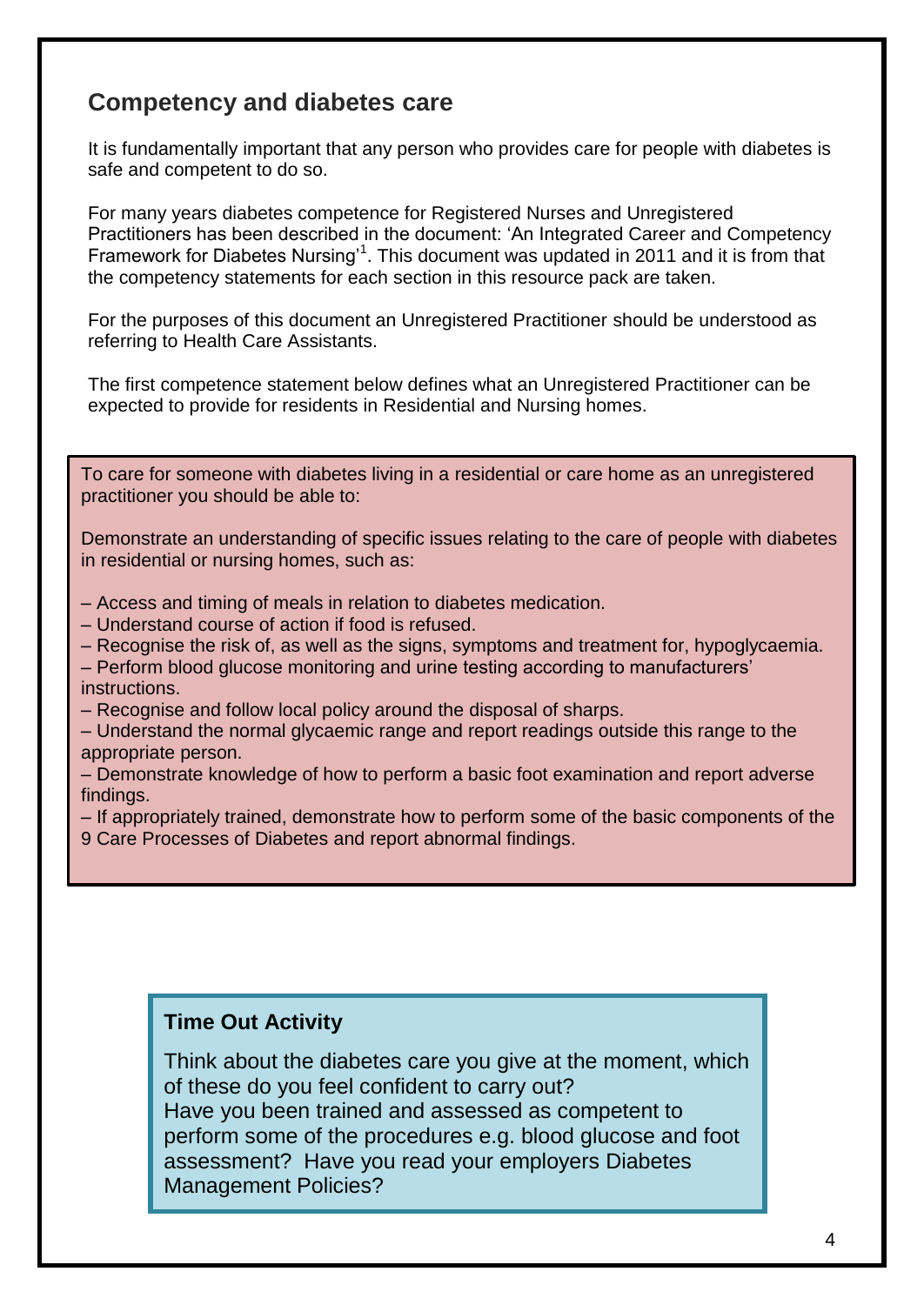### **Types of diabetes and treatments**

Competency Statements regarding diabetes treatments**:**

As a Health care Assistant, you should be able to:

Oral therapies

-Describe the effect of common oral antihyperglycaemic agents on blood glucose levels.

-Demonstrate an understanding of the on-going nature of the therapy.

-Report identified problems appropriately.

-Recognise the signs of hypoglycaemia and administer glucose.

Injectable therapies

-Describe the effect of insulin on blood glucose levels.

-Be aware of local sharps disposal policy.

-Show an understanding of the on-going nature of the therapy.

-Administer insulin competently where supported by local policy.

-Report identified problems appropriately

#### **What is diabetes?**

Diabetes is a common life-long health condition. It is an endocrine disorder, meaning that hormone production is involved. There are over 3 million people diagnosed with diabetes in the UK and an estimated 630,000<sup>2</sup> people who have the condition<sup>2</sup>, but don't know it.

In normal health the blood glucose level is maintained at around 4-7mmol/l. The levels vary within that range due to the starchy and sugary food consumed being broken down into glucose and the glucose being taken into the cells for energy or stored as fat.

The hormone responsible for the cells being able to use the glucose is called insulin and is produced in the pancreas. In diabetes the pancreas fails to make enough or no insulin to enable the cells to take up the glucose, so it remains in the blood stream, leading to higher levels than normal.

The higher than normal levels of glucose then lead to a range of symptoms including:

- Thirst
- Passing lots of urine
- Weight loss
- Tiredness

These symptoms are particularly common when Type 1 diabetes is developing or is not well controlled. Many people who have Type 2 diabetes do not get such noticeable symptoms at all, which is of concern as the disease may undiagnosed for a long time. If diabetes is not well controlled, meaning that for most of the time the blood glucose levels are near to normal, after 10 to 15 years blood vessel and nerve damage will start to occur.

This damage is known as diabetes complications, and will affect most of the body including:

- The eyes
- The kidneys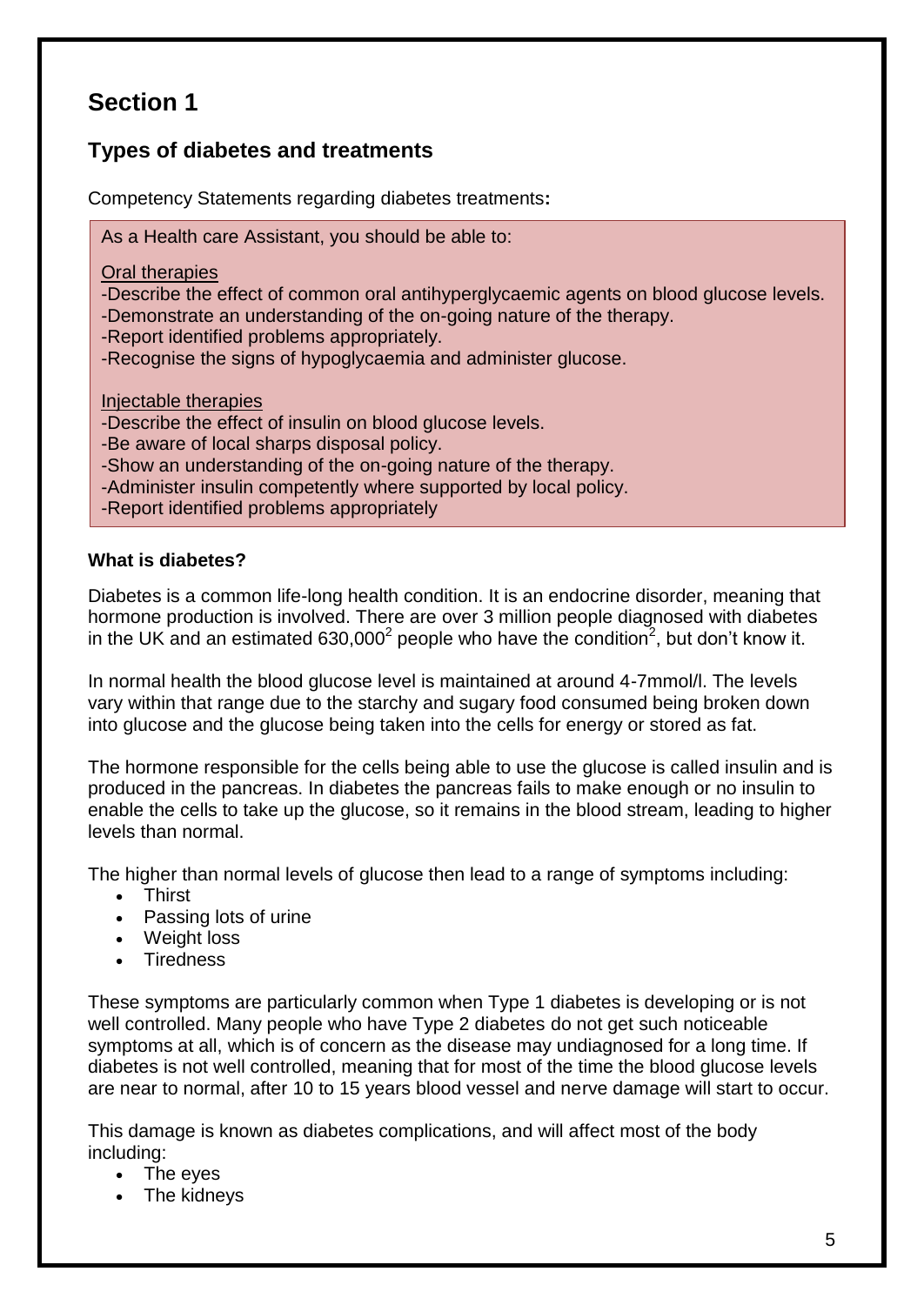- The nervous system
- The large blood vessels supplying the legs, heart and brain.

If diabetes remains poorly controlled and the complications are not well treated serious illness e.g. heart attacks and strokes will occur and can lead to early death. Diabetes is the leading cause of lower limb amputations and renal failure in the UK $3$ .

Type 2 diabetes is by far the most common and is the type that you are most likely to encounter in your work. Within this resource pack there is some information about Type 1 and Type 2 diabetes as well as there are increasing numbers of elderly people, living longer who have Type 1 diabetes.

Here is a link to the Diabetes UK website which has a short animated video about diabetes: **<http://www.diabetes.org.uk/Guide-to-diabetes/What-is-diabetes/>**

#### **Type 1 diabetes**

Type 1 diabetes develops when the insulin-producing cells in the body have been destroyed and the body is unable to produce any insulin at all. This may be due to the effects of a virus on the insulin producing cells in the pancreas known as the beta cells.

#### **Who typically gets Type 1 diabetes?**

Type 1 diabetes accounts for about 10 per cent of all adults with diabetes and is treated by insulin injections (often taken several times per day, and sometimes insulin is delivered by a special pump), a healthy diet and regular physical activity. Type 1 diabetes can develop at any age from early childhood to old age, but usually appears before the age of 40. The peak of incidence of Type 1 diabetes is around the time of puberty. It is the most common type of diabetes found in childhood. Although it may occur in childhood, it is a lifelong disease and people are living into old age with Type 1 diabetes.

#### **What is insulin?**

Insulin is a hormone. It works as a chemical messenger that helps the body use the glucose in the blood to give you energy. It can be thought of as the key that unlocks the door to the body's cells. Once the door is unlocked, glucose can enter the cells where it is used as fuel. In Type 1 diabetes the body is unable to produce any insulin so there is no key to unlock the door, and the glucose builds up in the blood.

The body can't use glucose to provide energy and tries to get it from elsewhere and starts to break down stores of fat and protein instead. This can cause weight loss. Because the body doesn't use the glucose it ends up passing into the urine.

Nobody knows for sure why these insulin-producing cells have been destroyed, but the most likely cause is the body having an abnormal reaction to the cells. This may be triggered by a virus or other infection.

#### **Treatment for Type 1 diabetes**

Type 1 diabetes is always treated with insulin injections. Insulin has a simple mode of action in that it enables cells to take up glucose from the blood and use it for energy. There are many different types of insulins and most people give their insulin with a pen injector device; although more rarely insulin pumps are used. There are many different pen injectors available from several different manufacturers. They are all fairly similar; however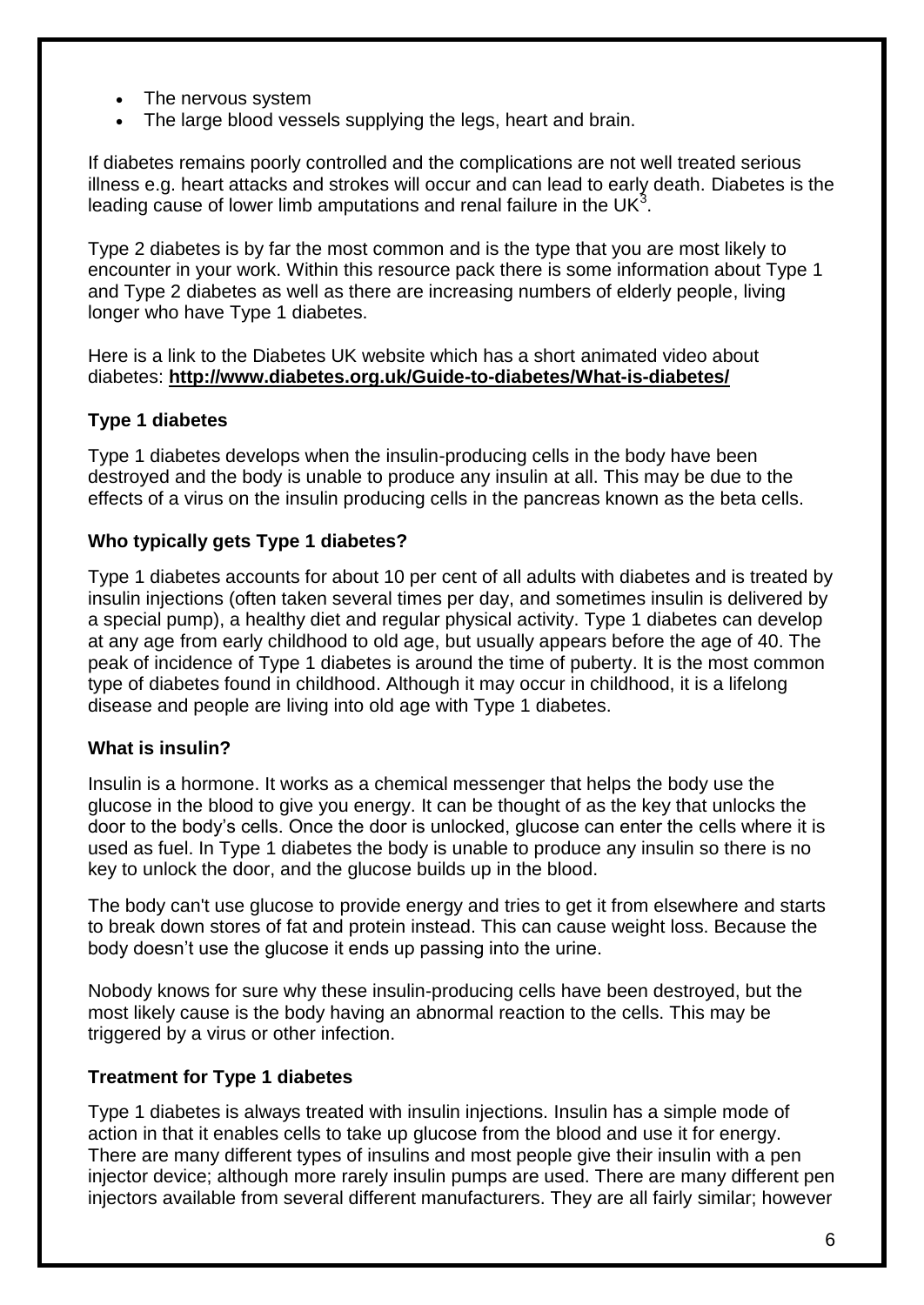they may operate in slightly different ways. It's important to seek advice on insulin pen usage from your local Diabetes Nurse, if you are at all unsure how to operate it.

#### **What is Type 2 diabetes?**

Type 2 diabetes develops when the insulin-producing cells in the body are unable to produce enough insulin, or when the insulin that is produced does not work properly (known as insulin resistance).

#### **Who typically gets Type 2 diabetes?**

Type 2 diabetes usually appears in people over the age of 40, though in South Asian people, who are at greater risk, it often appears from the age of 25. It is also increasingly becoming more common in children, adolescents and young people of all ethnicities. Type 2 diabetes accounts for approximately 90 per cent of all people with diabetes and is treated with a healthy diet and increased physical activity. In addition to this, medication and/or insulin are often required. In Type 2 diabetes there is not enough insulin (or the insulin isn't working properly), so the cells are only partially unlocked and glucose builds up in the blood.

### **Time Out Activity**

Thinking about the people in your care at the present time, how many of them have Type 1 diabetes and how many have Type 2?

(Remember that not everyone who is on insulin has Type 1 diabetes, many people with Type 2 have insulin as well)

#### **Diabetes treatments**

As well as making lifestyle changes (eating healthier and increasing activity), people with diabetes often need additional treatments such as medication to control their diabetes, blood pressure and blood fats. This section helps to explain more about some of the more common treatments for people with diabetes.

Medication is not a substitute for following a healthy diet and taking regular physical activity.

#### **Medication**

Diabetes medication lowers blood glucose levels, and there are a number of different types that work in different ways. People with Type 2 diabetes may need medication including insulin. Diabetes medication cannot cure diabetes, and most people will have to take it for the rest of their lives.

The type of medication required will depend on individual needs and situation, whichever medication is prescribed, it will only work and help control diabetes if it is taken correctly. The Doctor, Pharmacist or Diabetes Nurse will advise how medications should be taken in relation to food – before, during or after food.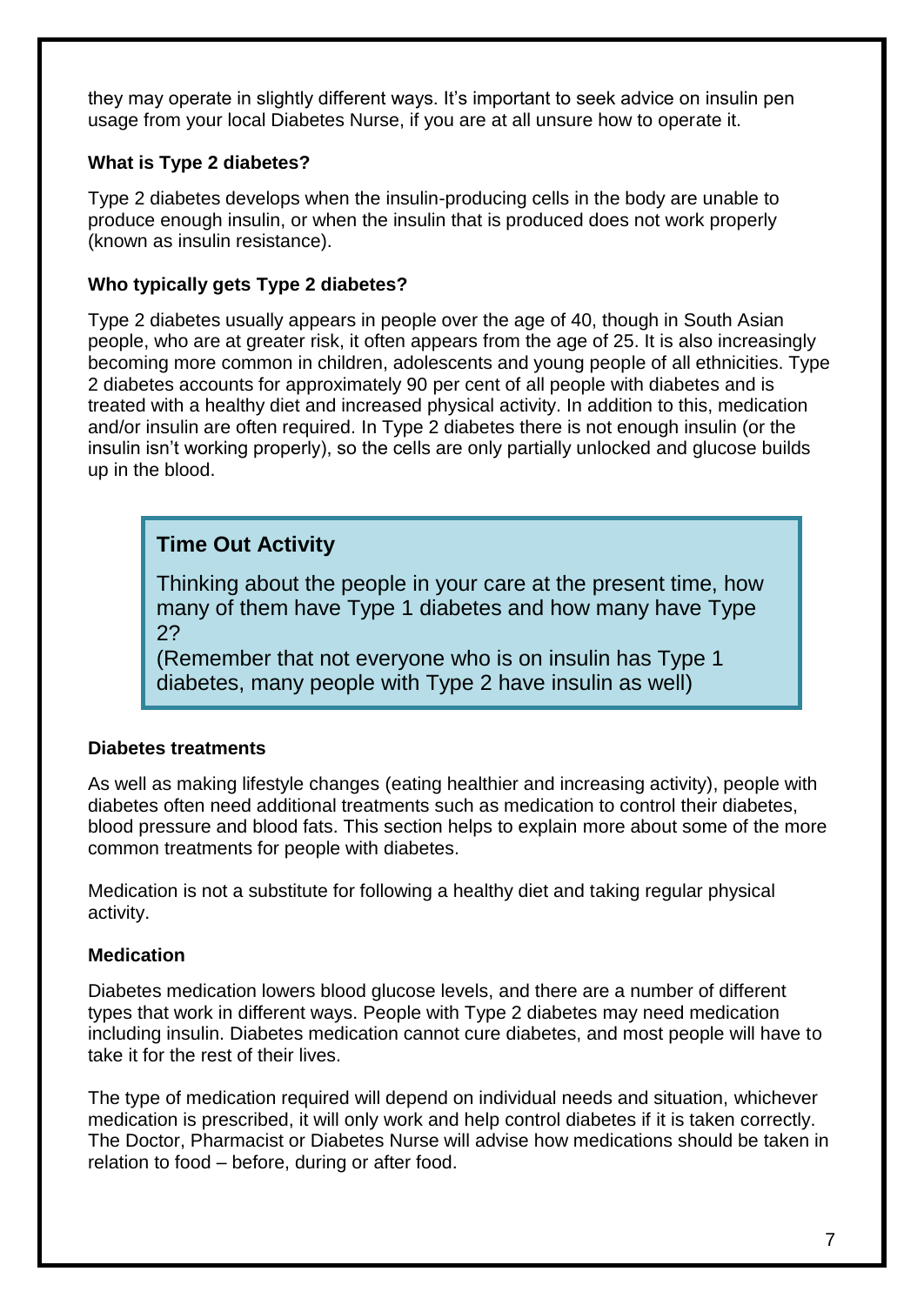Type 2 diabetes is a progressive condition and, over time more medications may be needed to manage blood glucose levels.

#### **Types of diabetes medication**

There are several different 'families' (or classes) of diabetes medication:

 Biguanide (eg Metformin). Metformin works by making the cells in the body more sensitive to insulin so helps to reduce blood glucose levels. It can cause gastro-intestinal upsets in some people. It doesn't usually cause hypoglycaemia. It is often used in combination with other diabetes treatments.



- Sulphonylureas (eg Gliclazide, Glimepiride, Glipizide) This class of drugs works by increasing the amount of insulin produced by the pancreas, and lowers blood glucose levels. It can cause weight gain and is associated with hypoglycaemia. It is often used in combination with other diabetes treatments.
- Alpha glucosidase inhibitor. (Acarbose)This class of drug is not commonly used these days. It works by blocking starchy foods from being absorbed by the gut, so glucose levels do not rise too fast. It can cause gastrointestinal upsets.
- Prandial glucose regulators (e.g.Rapaglinide, Nateglinide). This class of drug works by stopping the blood glucose levels rising too high after food. There is a low risk of hypoglycaemia. It is often used in combination with other diabetes treatments.
- Thiazolidinediones (Pioglitazone) This class of drug works by increasing sensitivity to insulin. They can increase risk of hypoglycaemia, and may worsen heart failure and increased risk of bone fracture. It may be associated with bladder cancer. They are not used so readily these days. It is often used in combination with other diabetes treatments.
- Incretin mimetics GLP-1 (Liraglutide, Exenatide, Lixisenatide, Bydureon). This class of injectable drug helps the body to produce more insulin as needed when food is eaten. It helps to lower blood glucose levels and helps with weight loss. There is a low risk of hypoglycaemia. It is often used in combination with other diabetes treatments.
- DPP-4 inhibitors (Alogliptin, Sitagliptin, Saxagliptin, Linagliptin, Vildagliptin). This class of drug help the body to produce more insulin as needed when food is eaten. It helps to lower blood glucose levels and does not cause weigh gain. There is a low risk of hypoglycaemia. It is often used in combination with other diabetes treatments.
- SGLT2 inhibitors (Dapagliflozin, Canagliflozin, Empagliflozin). This class of drug work by reducing the amount of glucose being reabsorbed by the kidneys and passing the excess glucose out into the urine. The amount of glucose in the blood is therefore reduced. Urinary tract infections are more common in people who use this drug. They can cause increase urinary frequency, dehydration and lower blood pressure. It is often used in combination with other diabetes treatments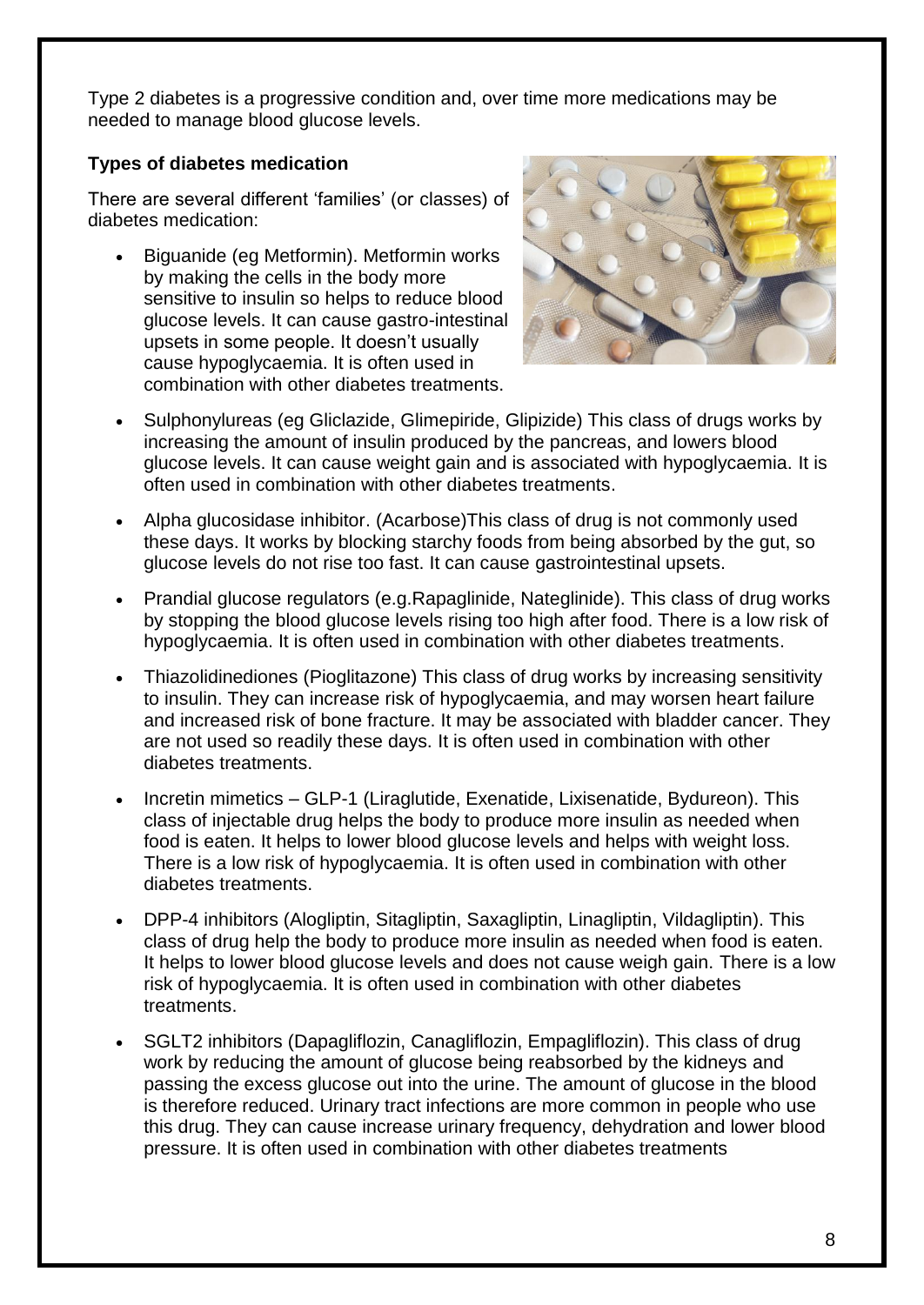People with diabetes may need several different types of treatment to keep them well, not only diabetes treatments as above but also treatments for blood pressure, lipids, and other health conditions. This means that compliance with treatment can be an issue. It is difficult for people to remember to take lots of different medications, and also with older people swallowing can also present difficulties.

Mental health conditions such as dementia and depressions can also lead to difficulties in managing medication use correctly. Many people with Type 2 diabetes will need insulin in the longer term to help control their diabetes. This does not mean that they have developed Type 1 diabetes as the two conditions are different. Insulin is given at a later stage in the disease to improve diabetes health. Increasingly other injectable drugs are used to treat Type 2 diabetes and they also may help with weight loss. This class of drug is called GLP-1, and although it is injected the same as insulin, it is not insulin and carries a lower risk of causing hypoglycaemia.

**Time Out Activity**

**Think about person that you have cared for who had Type 2 diabetes, what medications did they have?** 

**Did any of those medications cause difficulties for the person? If so, how did or could you have helped them with this?**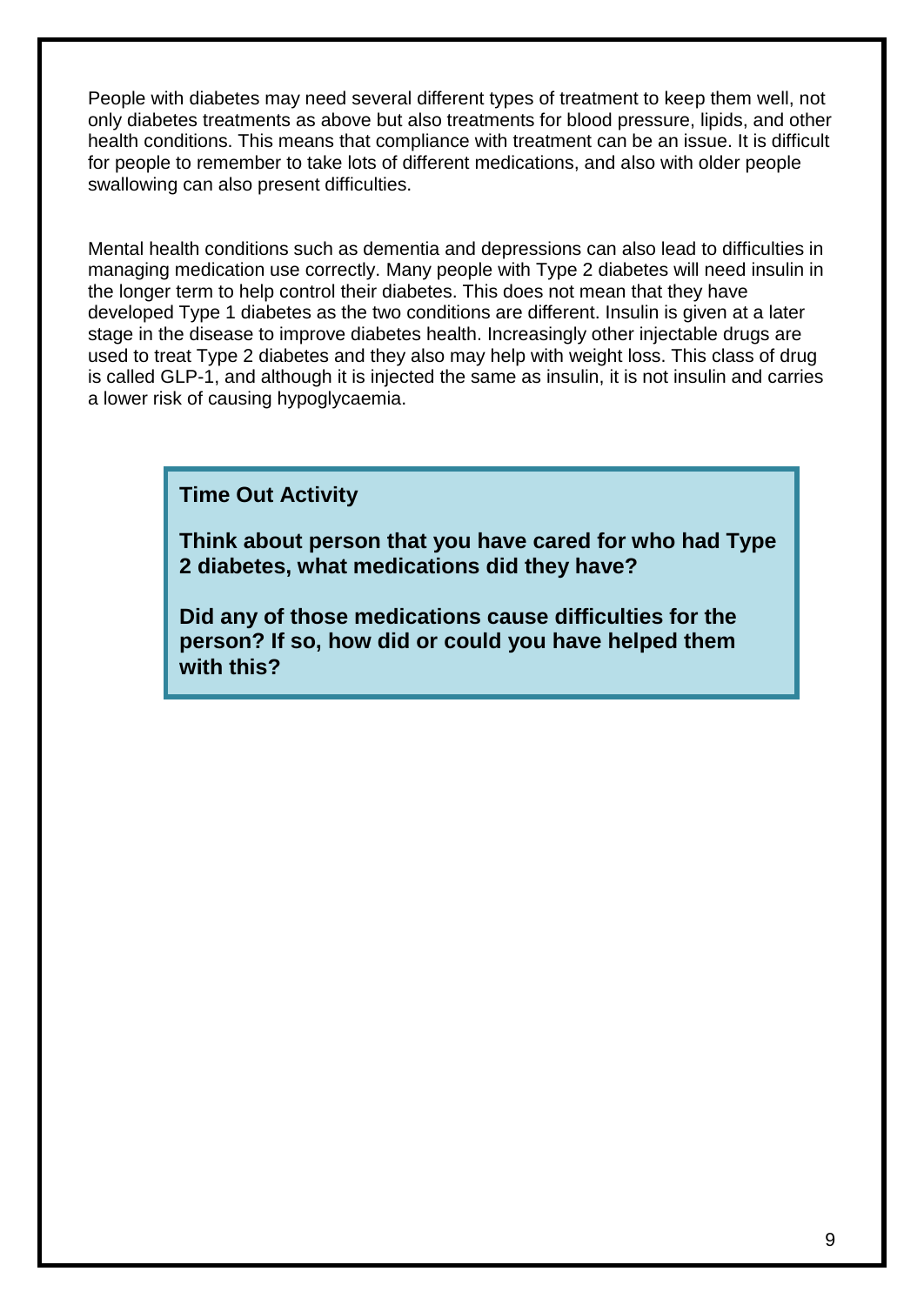### **Diagnosing diabetes and diabetes prevention**

Competency statement:

For the prevention and early detection of Type 2 diabetes you should be able to:

-Describe the risk factors for Type 2 diabetes.

-Explain the importance of prevention or delay of onset of Type 2 diabetes in individuals at risk.

-Explain the role of exercise in the prevention or delay in progression to Type 2 diabetes.

-Explain the importance of weight control and the role of diet in the prevention or delay

Type 1 diabetes is relatively easy to diagnose – the symptoms commonly are so extreme that the person suffering from it will seek medical advice very quickly:

- Thirst
- Passing lots of urine very frequently

in progression to Type 2 diabetes. The Type 2 diabetes 2 diabetes. The Type 2 diabetes. The Type 2 diabetes. T

- Tiredness
- Weight loss, including muscle wasting
- Sometimes infections, particularly of the skin e.g. boils, thrush, occur

When tested the blood glucose levels are much higher than normal (4-7mmol/L). Sometimes over 50mmol/l. Ketones may well be detected in the urine as well as high levels of glucose. A lab test will confirm high blood glucose and a diagnosis can be made. Although Type 1 diabetes is not preventable at the present time, considerable research is on-going to discover how it may be prevented in the future.

### **Time Out Activity**

**Visit these web sites to gain a greater understanding of what is happening regarding Type 1 diabetes prevention**

- **<http://dipp.utu.fi/index.php?mid=2&language=en>**
- **[http://care.diabetesjournals.org/content/27/suppl\\_1/s1](http://care.diabetesjournals.org/content/27/suppl_1/s133.full) [33.full](http://care.diabetesjournals.org/content/27/suppl_1/s133.full)**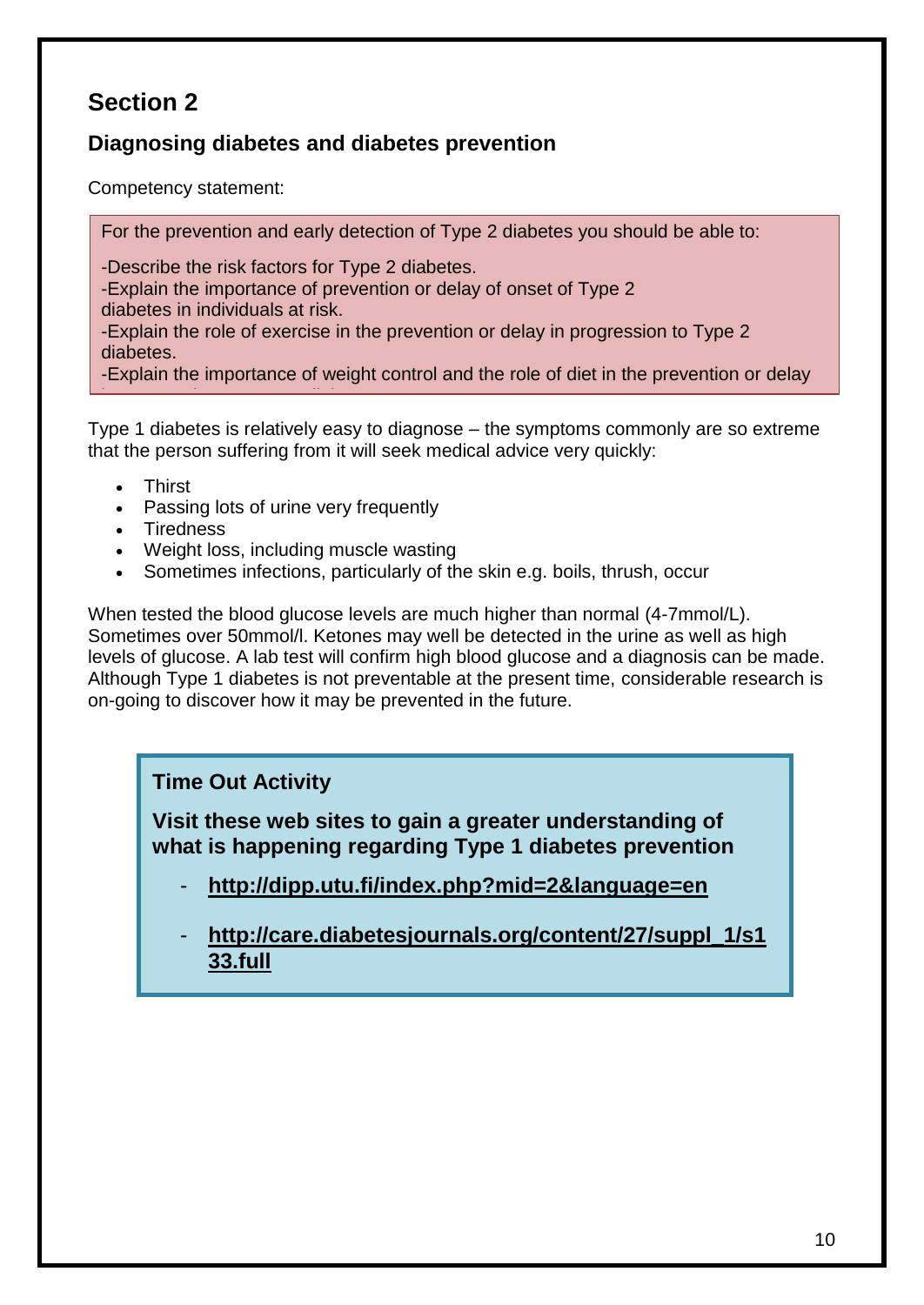#### **Diagnosing Type 2 diabetes**

It is very important for diabetes to be diagnosed early, so that treatment can be started as soon as possible and appropriate lifestyle changes encouraged.

If a person experiences the [symptoms of diabetes,](http://www.nhs.uk/Conditions/Diabetes-type2/Pages/Symptoms.aspx) referral to the GP should be made as soon as possible. The GP or Practice Nurse ask about symptoms and will request blood and urine tests.

A urine sample will be tested for glucose. Urine doesn't normally contain glucose, but if diabetes is present, glucose can overflow through the kidneys and into the urine. If the urine contains glucose, a special blood test, known as glycated haemoglobin (HbA1c), can be used to determine whether diabetes is present.

#### **Glycated haemoglobin (HbA1c)**

In people who have been diagnosed with diabetes, the glycated haemoglobin (HbA1c) test is often used to show how well their diabetes is being controlled.

The HbA1c test gives your average blood glucose levels over the previous two to three months.

The results can indicate whether the measures taken to control diabetes are working.

When diabetes is diagnosed, it's recommended that HbA1c is measured at least twice a year.

However, it needs to tested more frequently if:

- There is a recent diabetes diagnosis
- The blood glucose levels remains too high
- The treatment plan has been changed

Unlike other tests, such as the oral glucose tolerance test (OGTT), the HbA1c test can be carried out at any time of day and it doesn't require any special preparation, such as fasting. However, the test can't be used in certain situations, such as when a person has Sickle Cell Disease or is anaemic.

The advantages associated with the HbA1c test make it the preferred method of assessing how well blood glucose levels are being controlled in a person with diabetes.

HbA1c can also be used as a diagnostic test for diabetes and as a screening test for people at high risk of diabetes (see below).

#### **HbA1c as a diagnostic test**

In 2011, the World Health Organisation (WHO) recommended that HbA1c could also be used to help diagnose type 2 diabetes in people who are not known to have the condition.

HbA1c results used to be reported as a percentage but this was changed in 2012 to mmol/mol. We have added the old equivalent % values in brackets for your information, in case your patients are only familiar with these; however as a Healthcare professional you should only document mmol/mol and report values in mmol/mol.

An HbA1c level of 48mmol/mol (6.5%) or above indicates type 2 diabetes. Although there's no fixed point to indicate when someone has pre-diabetes, a UK expert group has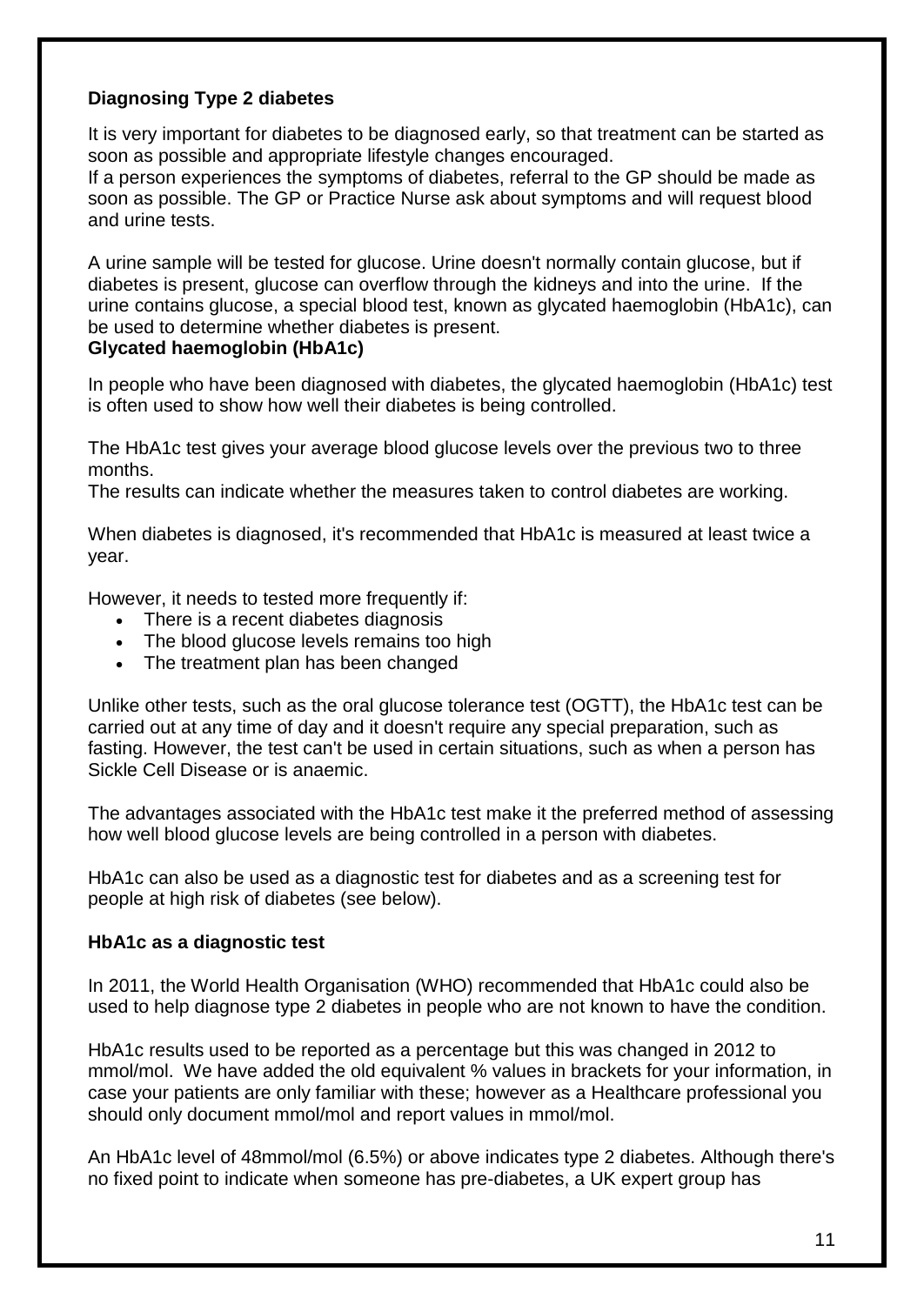recommended that an HbA1c level of 42-47 mmol/mol (6-6.4%) would indicate that a person has a high risk of developing diabetes.

#### **Oral Glucose tolerance test (OGTT)**

The OGTT is less commonly used these days, but sometimes will be required.

Below is the sort of information that will be given to a client who may need to under this test:

A glucose tolerance test can show if the body is having problems processing glucose.

Before having the test, the patient is asked not to eat or drink certain fluids for 8-12 hours. They may also need to avoid taking certain medications before the test, as these may affect the results.

A blood sample will be taken before the test and the blood glucose will be measured. They will then be given a sweet glucose drink.

After drinking the glucose drink, the blood glucose will be measured again after two hours.

Patients are required to stay seated and not exercise between these two tests. As this is a long time to wait between blood tests, they may want to take something to read or listen to.

#### **Test results**

The results of the OGTT will show whether the person has a normal response to glucose; an impaired glucose tolerance (IGT) or diabetes. This is based on the amount of glucose in the blood both before and after drinking the glucose drink.

Blood glucose is measured in millimoles per litre, often written as mmol/l.

For someone without diabetes, the amount of glucose in their blood should be:

- less than 6 mmol/l before the test
- less than 7.8 mmol/l two hours after the test

If they have IGT, the amount of glucose in the blood will be:

- 6-7 mmol/l before the test
- 7.9-11 mmol/l two hours after the test

If they have diabetes, the amount of glucose in the blood will be:

- more than 7 mmol/l before the test
- more than 11 mmol/l two hours after the test

If the test results indicate they have IGT, they may be advised to make lifestyle changes, such as eating more healthily and taking more exercise. Medication to lower the blood glucose level may also be recommended.

If the results indicate that they have diabetes, it is likely that medication will be prescribed. This will lower their blood glucose level and help keep it under control.

**Time Out Activity**

**You can read more about the HbA1c test at this website**

**[http://www.labtestsonline.org.uk](http://www.labtestsonline.org.uk/)**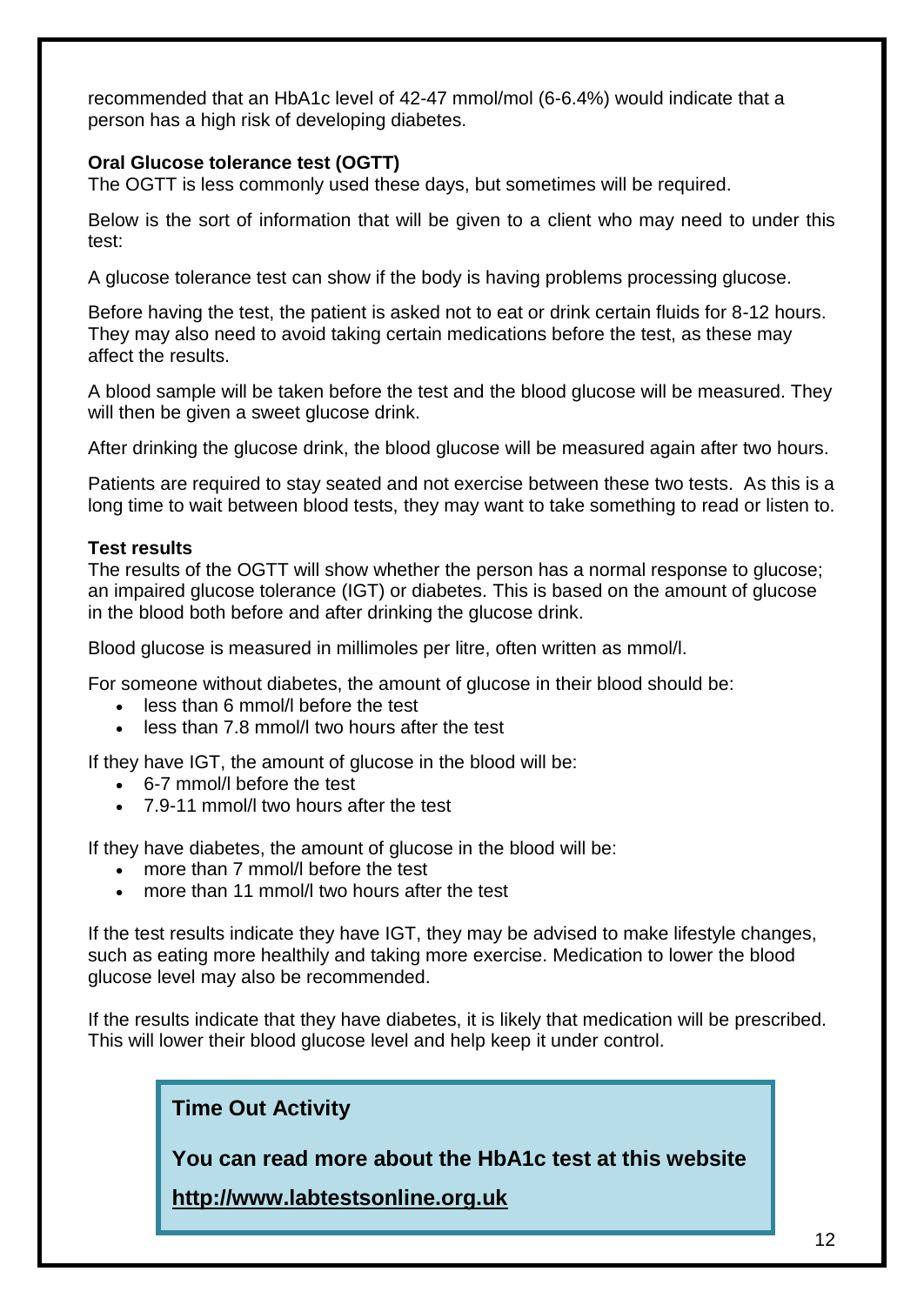#### **Preventing Type 2 diabetes**

Many local authorities in collaboration with NHS providers have implemented measures to identify those people who are at risk of developing Type 2 diabetes, and engage with them to help prevent development of the disease. People who are at risk of developing diabetes may have the following characteristics:

- Being overweight (particularly if a lot of weight is carried round the mid-section)
- Have a family history of diabetes either Type 1 or Type 2
- Are from South East Asian countries, Afro-Caribbean descent or other ethnic background
- Are a woman who had gestational diabetes

Programmes of care aimed at Type 2 diabetes prevention have been developed and implemented across the UK. The programmes focus on reducing the risk of developing Type 2 diabetes by referral to health advisers for support for the following interventions:

- Becoming more active engaging in formal, supervised exercise programmes
- Eating a healthy well balanced diet
- Reducing Body Mass Index (BMI) to normal limits

In 2012, The National Institute of Clinical Excellence (NICE)<sup>4</sup> produced guidance regarding this.

The following is taken from NICE and is included as a summary:

#### **Focus of the recommendations**

The recommendations focus on two major activities:

- Identifying people at risk of developing type 2 diabetes using a staged (or stepped) approach. This involves a validated risk-assessment score and a blood test – either the fasting blood glucose or the  $HbA_{1c}$  test to confirm high risk.
- Providing those at high risk with a quality-assured, evidence-based, intensive lifestyle-change programme to prevent or delay the onset of type 2 diabetes.

#### **Who will benefit?**

The recommendations aim to help adults who are at high risk of developing type 2 diabetes. When a particular at-risk group is being targeted, this is cited in the recommendation.

Here is a link to the NICE website and the Type 2 diabetes prevention guideline:

#### <http://www.nice.org.uk/guidance/ph38/chapter/1-recommendations>

### **Time Out Activity**

**Thinking about each person in your care at the moment, and particularly of those who do not already have diabetes, note who you think may be at risk of developing diabetes in the future, and what you could do to reduce that risk.**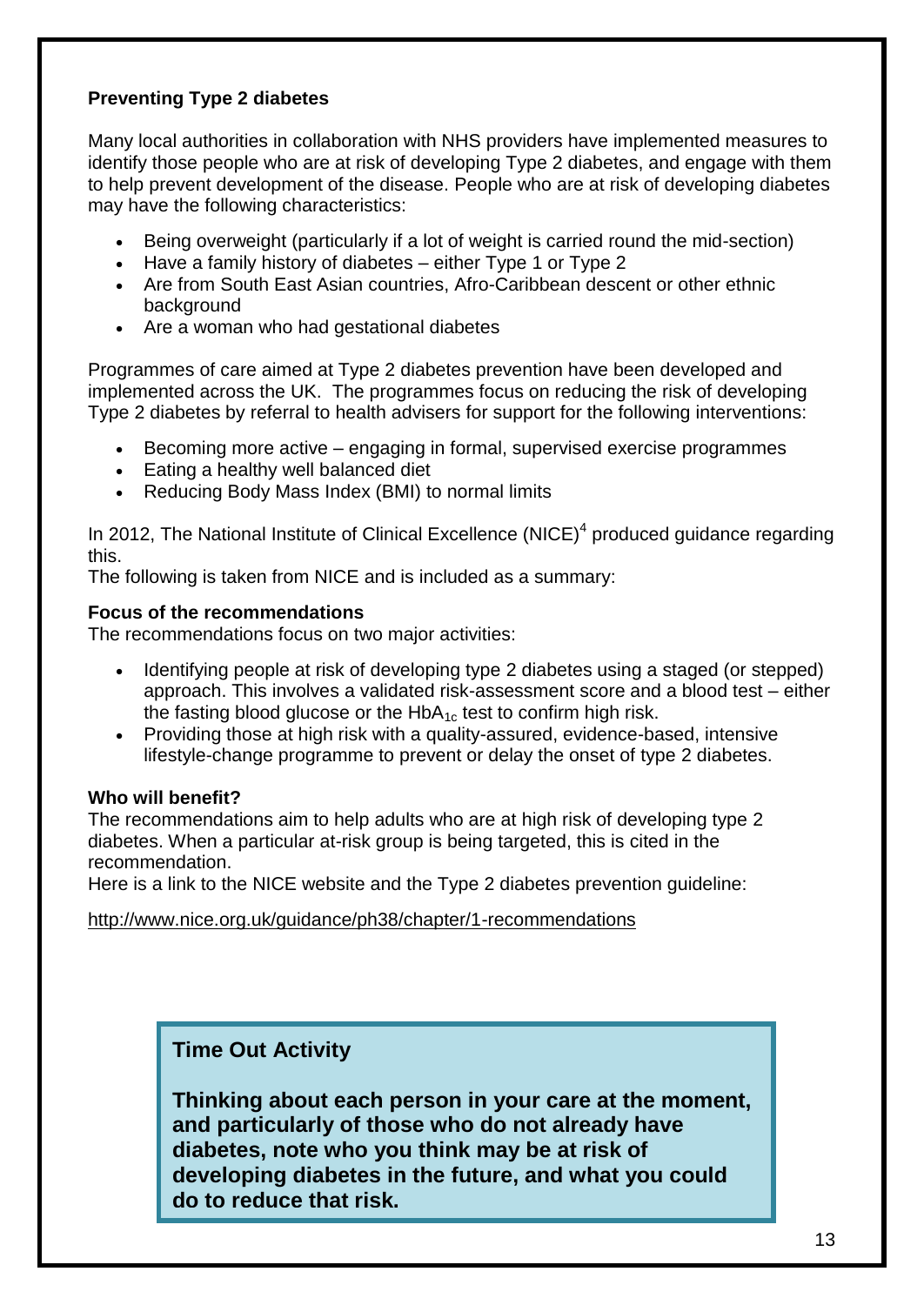### **Care Planning for clients with diabetes**

#### **Competency Statement**

You should be able:

To support the person to self-care for their diabetes you should be able to:

- Support the person to develop self-care skills with guidance from a registered nurse.

- Observe and report any concerns that might affect the ability of the person with diabetes to self-care.

- Encourage people to use their personalised care plans

Each person should have individualised care plan, so all staff are able to refer to and update it as necessary. Having a clear, comprehensive care plan is vital to delivery of high quality of care for clients by all staff who are involved.

The care plan should identify who is responsible for each person's diabetes care, and give details of:

- Treatment
- Dietary requirements
- Activity levels
- Contact numbers
- Targets for blood glucose, blood pressure and other tests

The care plan should be prepared in agreement with the person themselves, their family and care staff. Other specialists such as occupational therapists, physiotherapists, dieticians or psychologists may add to it.

Additional diabetes review form the GP practice information should be contained on the care plan and should a hospital admission be necessary, a copy can be sent with the person to assist the staff there.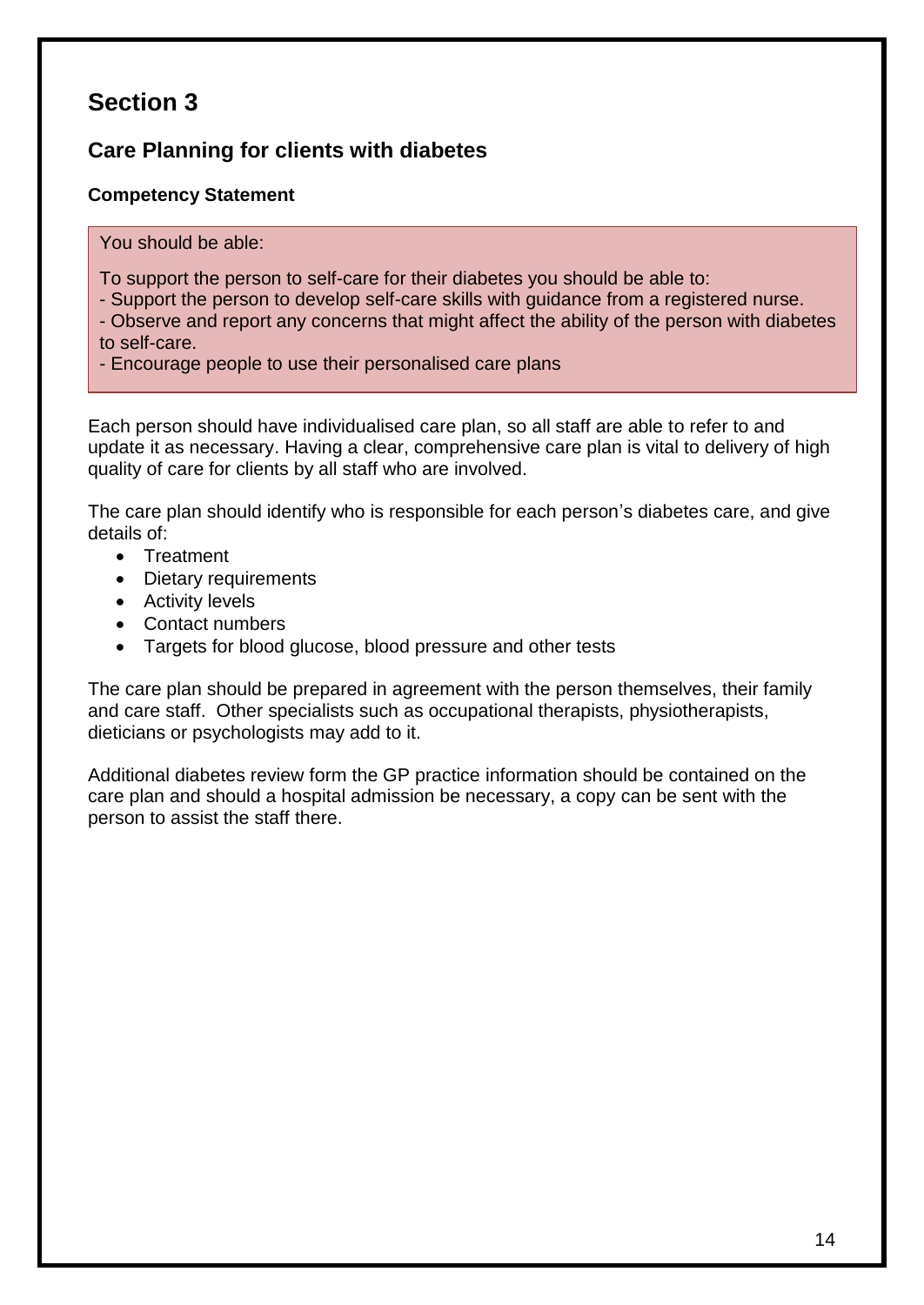### **Diabetes Monitoring including blood glucose and urine testing and 9 Care Process for diabetes**

#### **Competency Statement for Blood Glucose Monitoring**

You should be able to:

- Perform the test according to manufacturers' instructions and local guidelines.
- Perform the test unsupervised, at the request of a registered nurse.
- Document and report the result according to local guidelines.
- Recognise and follow local quality assurance procedures, including disposal of sharps.
- Recognise hypoglycaemia and be able to administer glucose.

- Understand the normal range of glycaemia and report readings outside this range to the appropriate person.

Some residential and care homes are not happy for you to perform capillary blood glucose monitoring and you need to know what your care home policy is.

If it is needed for a patient then the District Nurse or GP will ask you to do this and will provide you with necessary training to this safely, as the patient or their relative would do if the resident lived at home with them.

It is **very important that you do not use an individual's equipment to test other residents.** There is a risk of cross infection by using the same equipment even if you change the lancet.

It is also very important that you do not routinely do any glucose monitoring on any resident with diabetes unless their Doctor has specifically requested this and provided the meter and equipment necessary to do so. If you think a patient needs to have their blood glucose levels monitored in the home, discuss this with the patients GP and or Practice Nurse and get their advice.

#### **Competency Statement for urine testing**

You should be able to:

- Perform the test according to manufacturers' instructions and local guidelines.
- Perform the test unsupervised but at the request of a registered nurse.
- Document and report the result according to local guidelines.

People in care facilities should have the same care processes as those living in their own homes. Previously an Annual Review would take place via the GP practice in which a number of blood and other tests and investigations would be done. In 2013 NICE recommended that all people with diabetes should have 9 Key Care Processes<sup>5</sup> in order to identify any problems with their diabetes health and to address them. The 9 Key Care Process is:

(Derived from NSF and NICE guidance)

- 1. Blood glucose level measurement (HbA1c)
- 2. Blood pressure measurement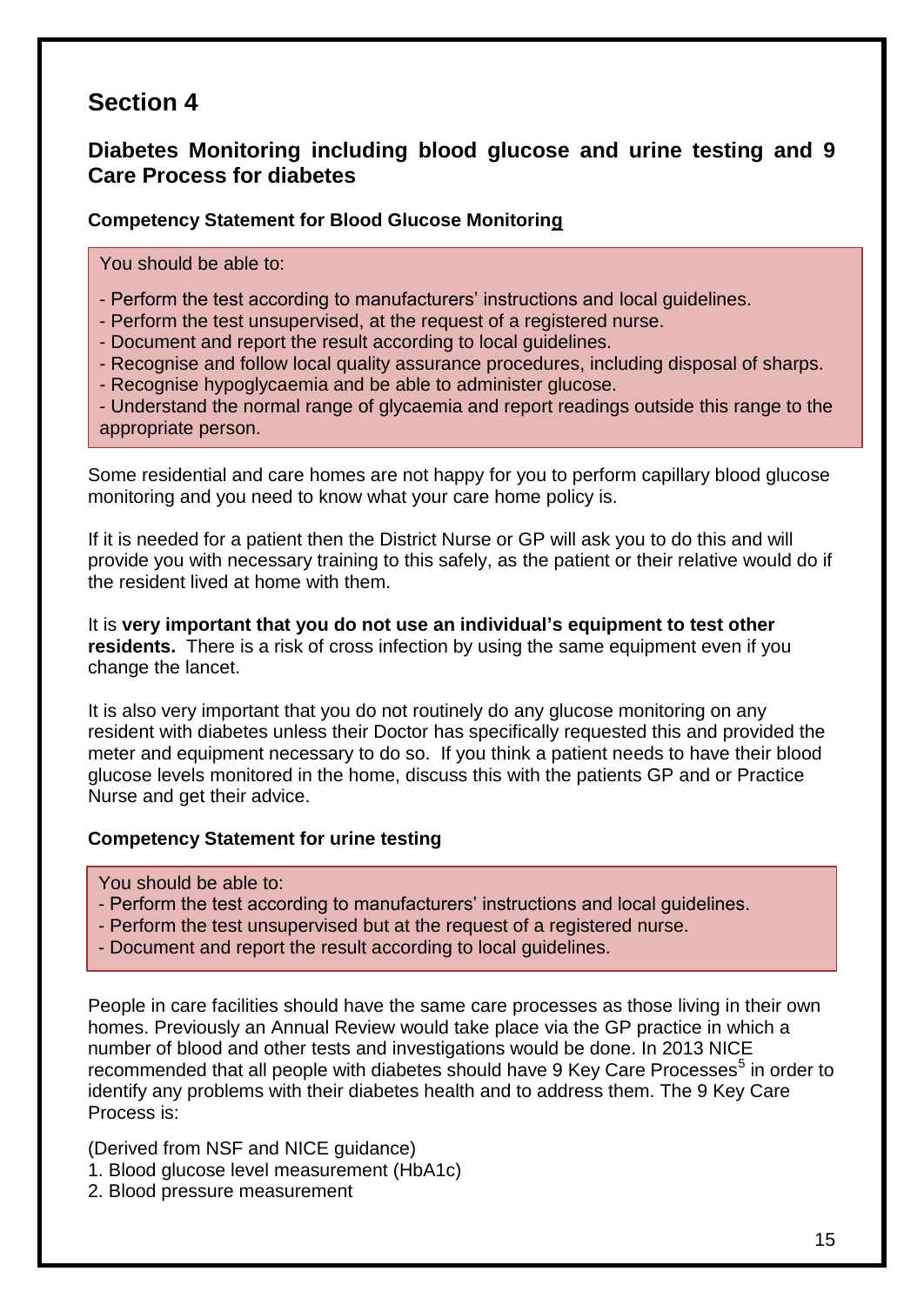- 3. Cholesterol level measurement
- 4. Retinal screening
- 5. Foot and leg check
- 6. Kidney function testing (urine)
- 7. Kidney function testing (blood)
- 8. Weight check
- 9. Smoking status check

Each area should make its own arrangements for a clients' review which will encompass elements of the 9 Key Care Processes. People may attend a surgery or hospital clinic, or doctors or other specialists may visit the care home.

NB: some people may be excluded from the retinal screening programme, however all other parts of the review should be carried out.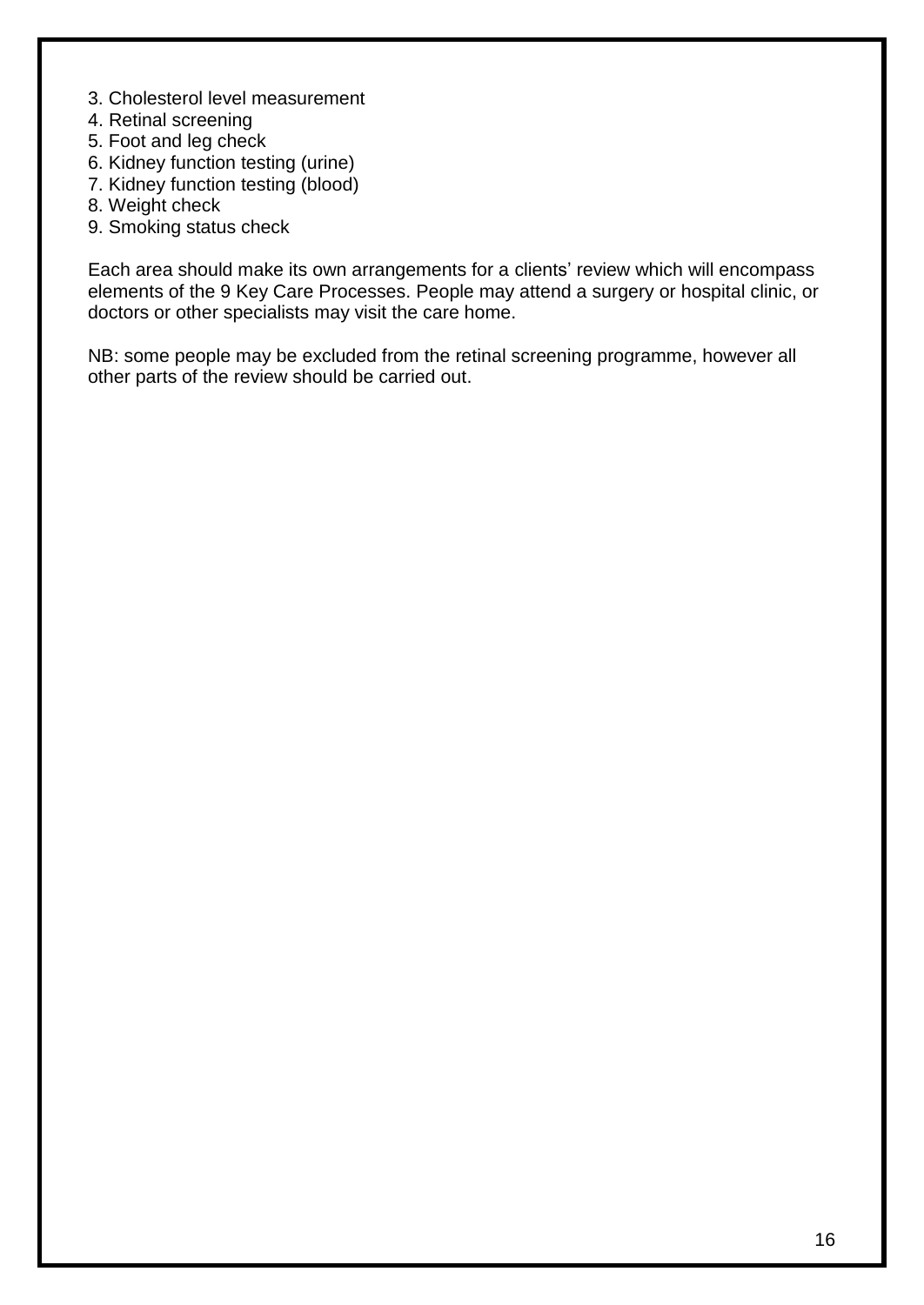## **Complications of Diabetes**

#### **Competency Statement regarding complications of diabetes**

Regarding Hypertension and Coronary Heart Disease, neuropathy and nephropathy you should be able to:

- Undertake monitoring and assessment as requested.
- Maintain equipment in line with manufacturer's instructions.
- Care for people with diabetes undergoing cardiovascular investigations.

- Perform BP measurement according to the British Hypertension Society guidelines (Williams et al, 2004).

- Demonstrate awareness of the normal parameters for BP measurements.
- Take blood tests and specimens as requested by a registered nurse or doctor.
- Communicate test results to a registered nurse or doctor.
- Demonstrate awareness of CHD risk factors.
- Encourage people with diabetes to bring their prescriptions to each consultation.
- Observe people with diabetes for signs of fear or anxiety

#### **Neuropathy**

- Demonstrate awareness that all people with diabetes are at risk of neuropathy, including sexual dysfunction.

- Know which people with diabetes in your care have neuropathy.
- Provide basic foot care under guidance from a registered nurse.

- Report changes in pain, sensitivity, skin integrity, colour or temperature to a registered nurse or doctor.

- Measure standing and lying BP using appropriate devices.

#### **Nephropathy**

- Demonstrate an awareness that all people with diabetes are at risk of nephropathy.
- Perform monitoring as directed.
- Know which people with diabetes in your care have nephropathy

#### **Retinopathy**

- Demonstrate awareness that all people with diabetes are at risk of retinopathy.
- Support people with diabetes with impaired vision.
- Encourage people with diabetes to attend annual retinal screening appointments.

People with diabetes have an increased risk of developing a number of serious health problems. Consistently high blood glucose levels can lead to serious diseases affecting the heart and blood vessels, eyes, kidneys, nerves and teeth. In addition, people with

diabetes also have a higher risk of developing infections. In almost all highincome countries, diabetes is a leading cause of **cardiovascular disease**, **blindness**, **kidney failure**, and **lower limb amputation**.

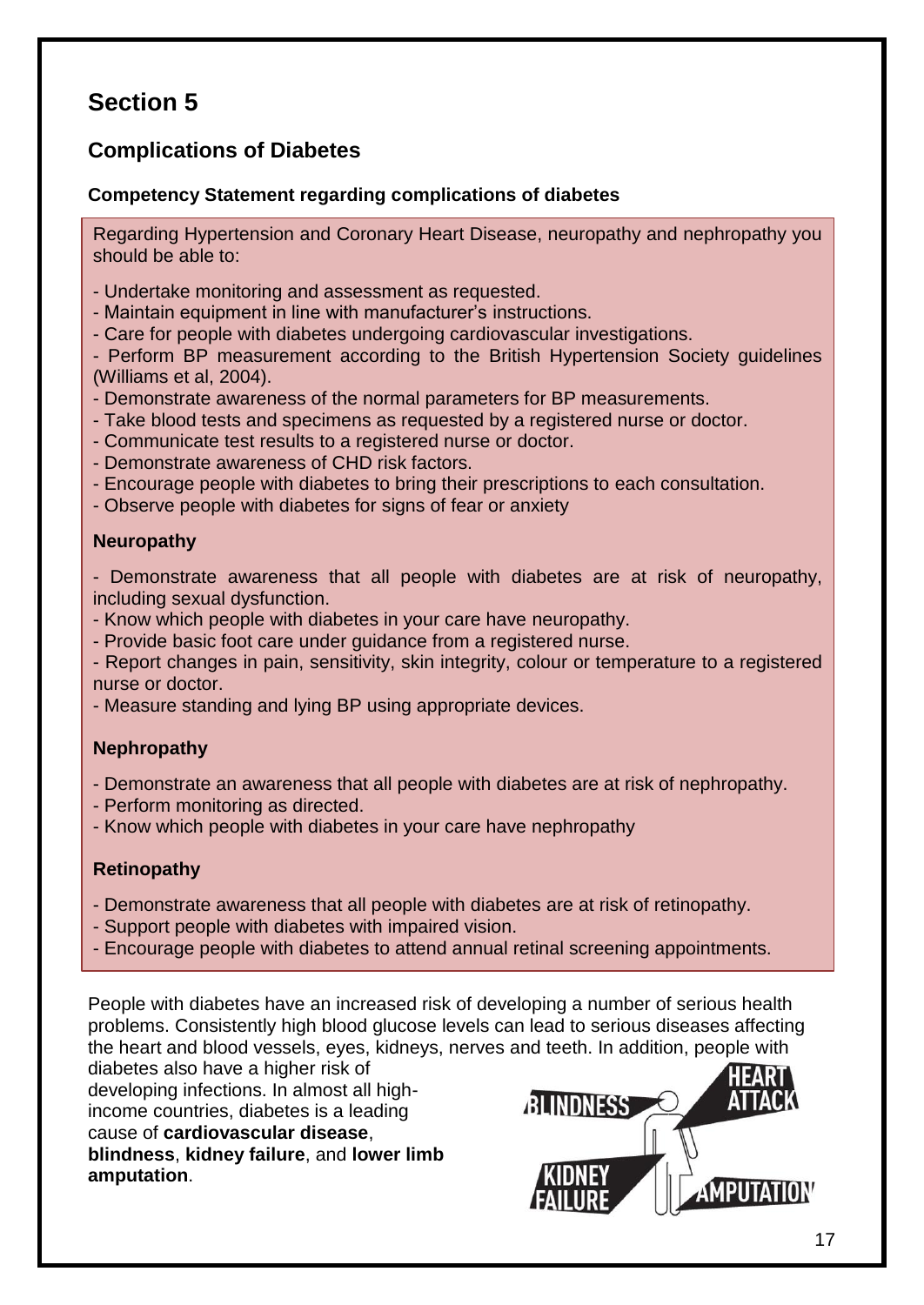Maintaining blood glucose levels, blood pressure, and cholesterol at or close to normal can help delay or prevent diabetes complications. Therefore people with diabetes need regular monitoring. An additional section below concentrates on the importance of blood pressure in diabetes.

**Cardiovascular disease**: affects the heart and blood vessels and may cause fatal complications such as coronary artery disease (leading to heart attack) and stroke. Cardiovascular disease is the most common cause of death in people with diabetes. High blood pressure, high cholesterol, high blood glucose and other risk factors contribute to increasing the risk of cardiovascular complications.

**Kidney disease (diabetic nephropathy)**: caused by damage to small blood vessels in the kidneys leading to the kidneys becoming less efficient or to fail altogether. Kidney disease is much more common in people with diabetes than in those without diabetes. Maintaining near normal levels of blood glucose and blood pressure can greatly reduce the risk of kidney disease. Screening for kidney disease should be carried out for new clients, as well as being part of the regular review of a person with diabetes.

Screening tests:

- **Blood pressure measurement**
- Urine test for protein and albumin/creatinine ratio (Protein in urine can indicate infection)
- Blood test to measure the efficiency of kidney function and to check levels of certain minerals in the blood

Symptoms of kidney disease:

- **Ankle swelling**
- **Passing increased or decreased amounts of urine**
- **Tiredness**
- $\blacksquare$  Itchy skin
- **Loss of appetite**
- Nausea and vomiting
- **Metallic taste in the mouth**
- **Drowsiness**
- **Darkening skin**
- **Muscle cramps**
- Anaemia

The clients GP or specialist should be made aware of any symptoms as the risk of kidney disease progressing can be reduced by good blood pressure and blood glucose control, so changes may be needed to the persons medication

Treatment begins with possible dietary changes and referral to specialist dietician to plan an appropriate eating programme. Tablets may be prescribed to help the body get rid of extra fluid.

**Nerve disease (diabetic neuropathy)**: diabetes can cause damage to the nerves throughout the body when blood glucose and blood pressure are too high. This can lead to problems with digestion, erectile dysfunction, and many other functions. Among the most commonly affected areas are the extremities, in particular the feet. Nerve damage in these areas is called peripheral neuropathy, and can lead to pain, tingling, and loss of feeling. Loss of feeling is particularly important because it can allow injuries to go unnoticed,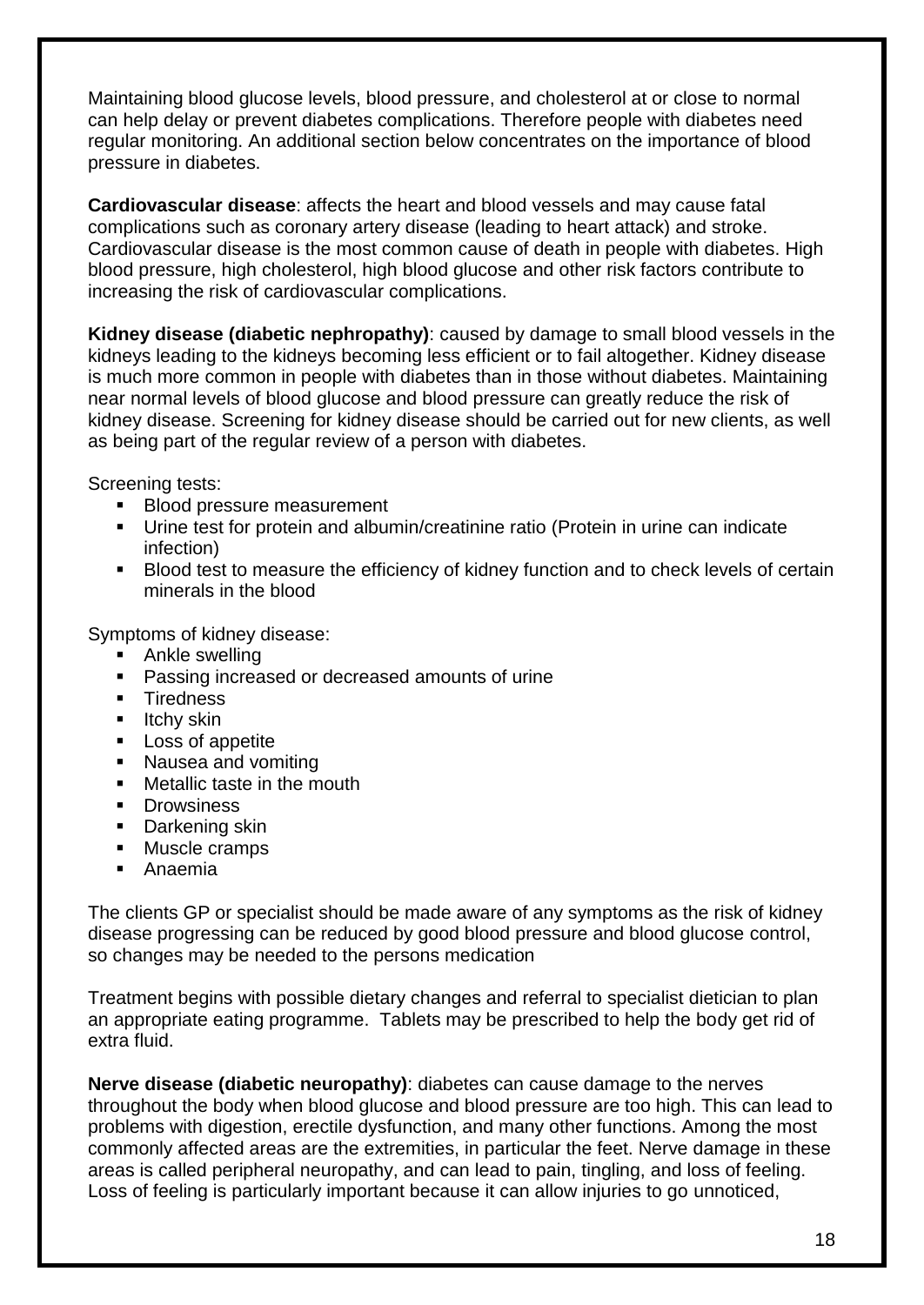leading to serious infections and possible amputations. People with diabetes carry a risk of amputation that may be more than 25 times greater than that of people without diabetes. However, with comprehensive management, a large proportion of amputations related to diabetes can be prevented. Even when amputation takes place, the remaining leg and the person's life can be saved by good follow-up care from a multidisciplinary foot team. People with diabetes should regularly examine their feet, or have their carers check their feet for them every day.

**Eye disease (diabetic retinopathy)**: most people with diabetes will develop some form of eye disease (retinopathy) causing reduced vision or blindness. Consistently high levels of blood glucose, together with high blood pressure and high cholesterol, are the main causes of retinopathy. It can be managed through regular eye checks and keeping glucose and lipid levels at or close to normal. Diabetic eye screening (retinal photography) with a digital camera is not the best way to detect age related changes and other common eye conditions (eg glaucoma, age-related macular degeneration, and cataracts) so routine eye tests are still required for people with diabetes.

Exemptions to diabetic retinal screening:

All people with diabetes are entitled to free annual retinal screening, but the following are exempt and excluded from the offer of screening

- A person with diabetes who has made their own informed choice they no longer wish to be invited for screening
- A person with diabetes who does not have the perception of light in either eye
- A person with diabetes who is terminally ill
- A person with diabetes who has a physical or mental disability preventing screening or treatment
- A person with diabetes who is currently under the care of an ophthalmologist for the treatment and follow-up management of diabetic retinopathy, and then for only that period.

**Pregnancy complications:** Women with any type of diabetes during pregnancy risk a number of complications if they do not carefully monitor and manage their condition. To prevent possible organ damage to the fetus, women with type 1 diabetes or type 2 diabetes should achieve target glucose levels before conception. All women with diabetes during pregnancy, type 1, type 2 or gestational should strive for target blood glucose levels throughout to minimize complications. High blood glucose during pregnancy can lead to the foetus putting on excess weight. This can lead to problems in delivery, trauma to the child and mother, and a sudden drop in blood glucose for the child after birth. Children who are exposed for a long time to high blood glucose in the womb are at higher risk of developing diabetes in the future.

**Blood pressure:** High blood pressure, or hypertension, is common in people with diabetes. Reports from 2012 show that high blood pressure affects 50% of people with diabetes. The symptoms of blood pressure may not show unless blood pressure becomes very high. However, people with diabetes should have their blood pressure checked each year. Blood pressure is important as it is linked with a higher risk of diabetes complications.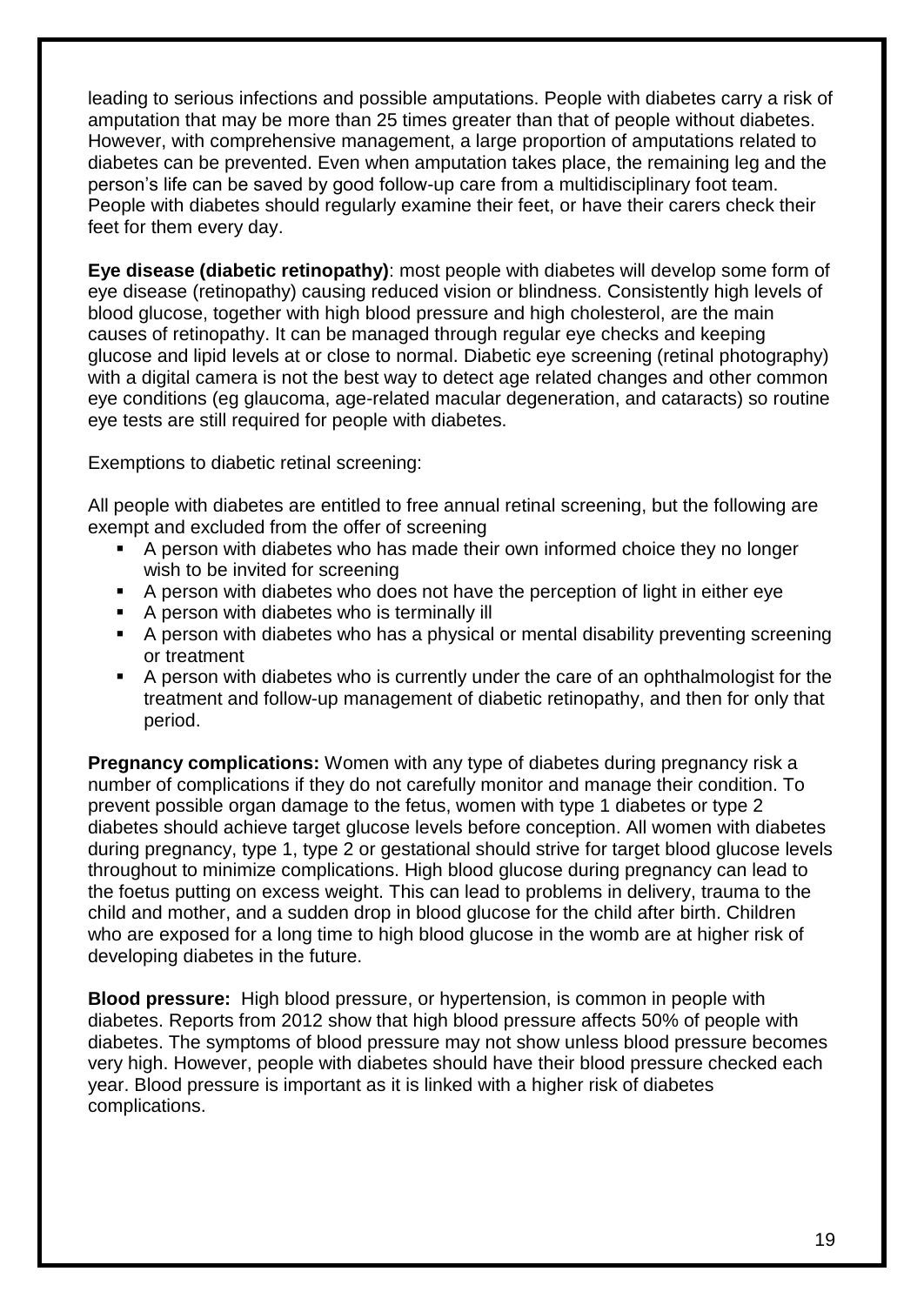#### **Target blood pressure levels**

The first number in a blood pressure reading is known as the **systolic** reading, which is the pressure of blood when the heart beats.

The second number is the **diastolic** reading, which is the blood pressure between heart beats.

- The **NICE target blood pressure leve**l for people with diabetes is to achieve below **140/80mmHg**.
- The NHS regard an **ideal blood pressure** reading as being below **130/80mmHg**.

The target is to get blood pressure below both of these numbers.

For example a reading of 135/75 would be within the target, whereas 129/82 would be missing the target.

Frequently a range of medications (anti-hypertensives) are required to control blood pressure. It is important for clients to have their blood pressure monitored if they are taking medication to control it. The GP or Practice Nurse will advise on how frequently blood pressure needs to be monitored. Low blood pressure may result from some medications, and can pre-dispose clients to unsteadiness on their feet and potentially falls.

#### **Additional complications that can occur in diabetes:**

**Infections:** People with diabetes can be more prone to infections, especially if blood glucose levels are at a higher than normal level. In addition, infections will cause blood glucose levels to rise. Infections in older people, if not dealt with promptly, can lead to serious complications that may necessitate admission to hospital.

#### **What to do:**

- Urgent referral to the GP is necessary for treatment of the infection
- **Give regular fluids to prevent dehydration**
- If someone has diarrhoea, carers should be aware that they may be more prone to hypoglycaemia
- Keep testing blood glucose to monitor improvement or deterioration
- Do not stop diabetes treatment. The dose of diabetes medication may need to be increased for the duration of infection

**Incontinence:** Hyperglycaemia (high blood glucose levels) can cause thirst and increased urination. Diabetic neuropathy can cause damage to nerves in the bladder. Weight loss (if appropriate) and improved diabetes control can help to treat incontinence problems. The persons GP and diabetes specialist should be made aware of problems with incontinence and what measures have been taken to resolve the problem.

**Foot Care:** Diabetes may lead to poor circulation and feeling in the feet. Reduced mobility and failing eyesight can lead to a reduction in the levels of foot inspection; damage may become serious before anyone is aware of it. Damage can be prevented, but care is required by the person with diabetes, their carers and healthcare team. Clients with diabetes are more likely to be admitted to hospital with a foot ulcer than with any other complications of diabetes.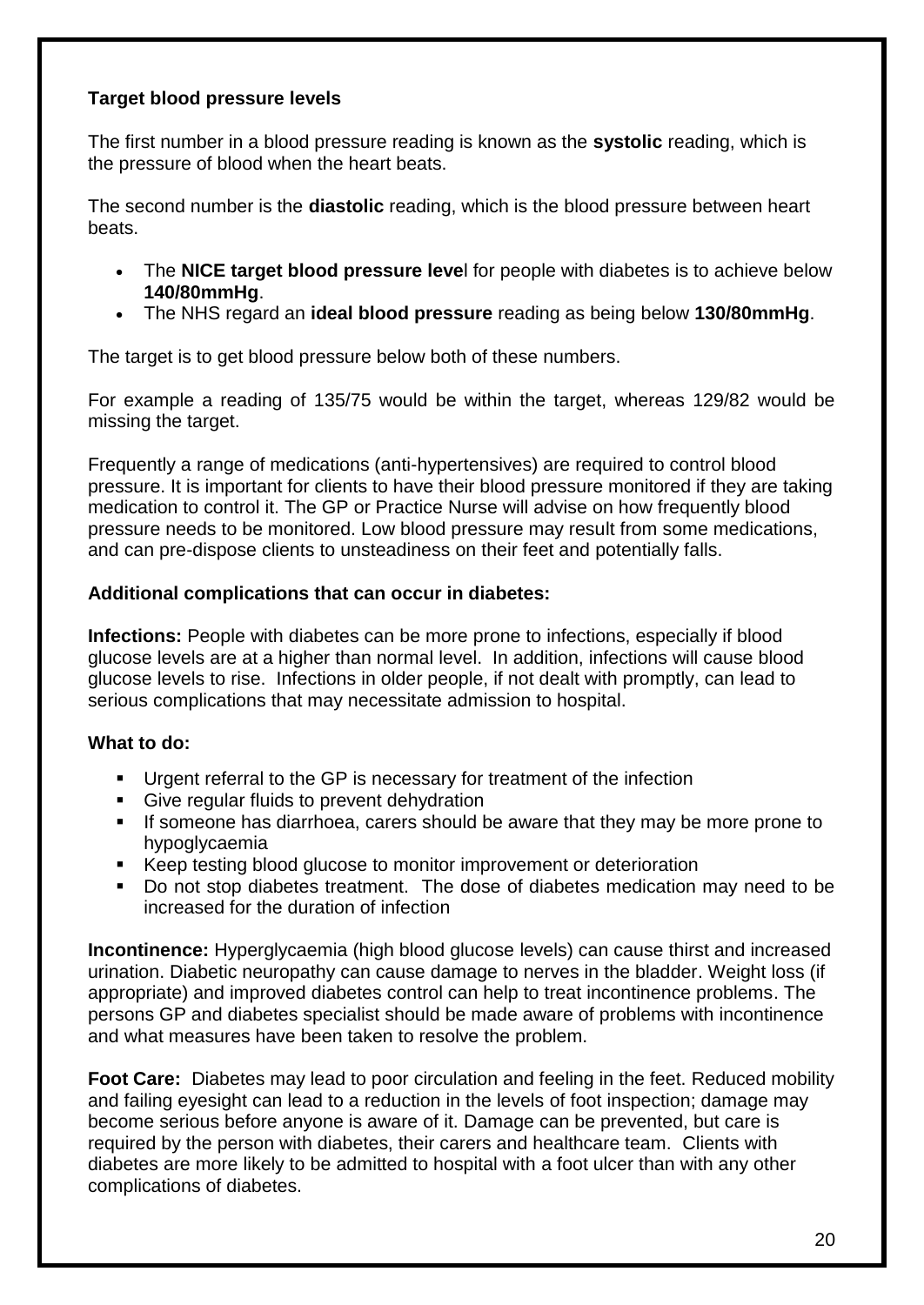#### **Steps to prevent or detect foot problems:**

- Check feet daily
	- o Including between toes and look for thickened hard skin, changes in colour and breaks in skin. Use a mirror to view the soles of the feet.
- Wash feet each day in warm water and with mild soap
	- o Check water temperature, as the person with diabetes may not be able to feel hot or cold temperatures. Dry feet carefully, especially between the toes. If skin is dry, apply an emollient cream but avoid the areas between the toes
- Never use over-the-counter products to treat corns & callous
- Avoid using hot water bottles, in case of reduced temperature sensation. Use bed socks instead.
- Ensure shoes and socks are not too tight.
	- o Wear shoes which are comfortable and broad fitting. Check inside for sharp objects or ruffled linings
	- o Avoid socks with wrinkles or prominent seams
	- o Avoid elastic tops as they may restrict circulation
- Monitor blood glucose, blood pressure and blood fat levels, and keep as near normal as possible
- Keep any appointments with the podiatrist (chiropodist)

#### **Danger signs:**

Act immediately if the following danger signs are spotted and seek immediate medical advice:

| <b>Colour</b>      | White skin will usually be bright pink or red; brown or black skin may<br>become darker                                              |  |  |
|--------------------|--------------------------------------------------------------------------------------------------------------------------------------|--|--|
| Pain               | The infected area may throb and be very painful (though this may not<br>happen in cases of neuropathy)                               |  |  |
| <b>Swelling</b>    | The infected area may be puffy and appear swollen                                                                                    |  |  |
| <b>Movement</b>    | The pain and swelling may mean it becomes difficult to move the<br>infected area (though this may not happen in cases of neuropathy) |  |  |
| <b>Temperature</b> | The infected area may feel hot to the touch                                                                                          |  |  |
| <b>Pus</b>         | The area may be weeping a yellow / green matter called pus; this<br>consists of dead cells and micro-organisms                       |  |  |
| Sores or cuts      | Delayed healing is common in poorly controlled diabetes, check any cuts                                                              |  |  |
| that<br>do<br>not  | or abrasions at least daily and seek medical advice if any concerns                                                                  |  |  |
| heal               | arise.                                                                                                                               |  |  |

These symptoms could indicate poor circulation, an infection, early stages of an ulcer or gangrene. If any of these signs are present, arrange an appointment with the GP, diabetes nurse or podiatrist. If an appointment is not available for the same day, go to the nearest Accident & Emergency department.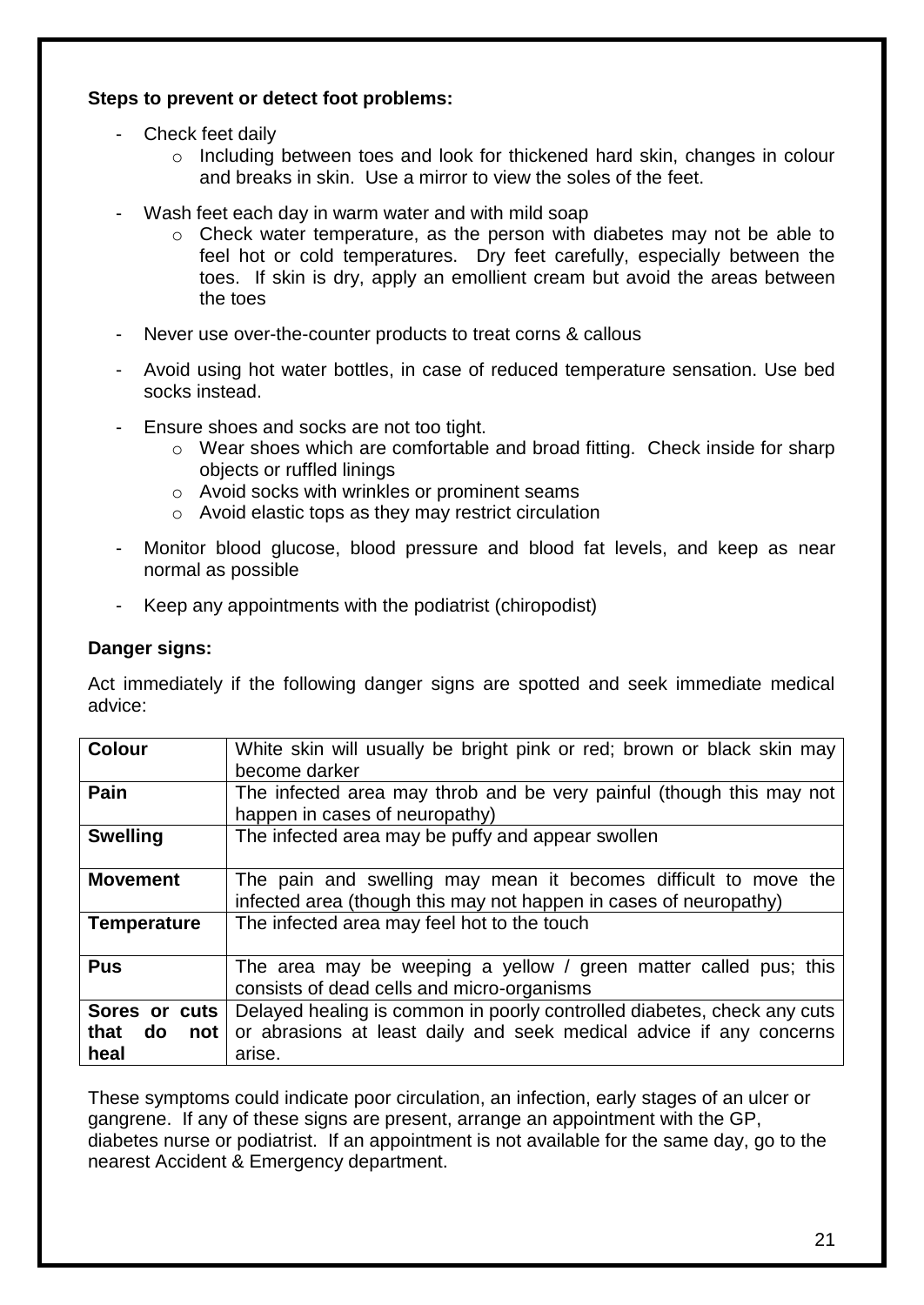In the meantime:

- Clean the foot with warm water
- Cover the area with a sterile dressing
- **Take pressure off the affected area**
- Wearing suitable footwear

#### **Changes to the nerves may result in:**

- **Tingling or pins and needles**
- **Numbness**
- **Pain**
- **Sweating less**
- **Feet may look red and feel hot to touch**
- Changes to the shape of feet
- $\blacksquare$  Hard skin
- **EXECT** Losing sense of the position of your feet and legs

#### **Changes to the blood supply may result in:**

- Cramp in the calves
- **Shiny smooth skin**
- **Losing hair on feet and legs**
- **Thickened toenails**
- Cold pale feet
- Change in the colour of the skin of the feet
- Wounds or sores
- **Pain in the feet**

**Oral health:** It is estimated that people with diabetes can be three times more likely to develop gum disease than people without diabetes. Care home staff may need to assist with teeth brushing. Every morning and evening, the gums, tongue and roof of the mouth should be cleaned with a soft bristled brush. This will remove plaque and help with circulation in the mouth. Bad breath is one of the first signs of problems starting. Thrush can develop and lead to mouth ulcers, which can cause loss of appetite and worsening of diabetes control

#### **Mental health:**

Competency Statement:

Regarding mental health and diabetes you should:

- Have an awareness of how mental health issues, such as dementia, depression and anxiety, affect people with diabetes.

- Report any potential changes in the person's normal mental health (e.g. mood changes, changes in medications adherence, changes in appearance, anxiety) to a registered nurse or doctor.

As more than 25% of care home clients have diabetes, many are also likely to have **mental health problems**, and it will be necessary for the care home manager to ensure that mental health and social care services liaise closely with local community diabetes teams.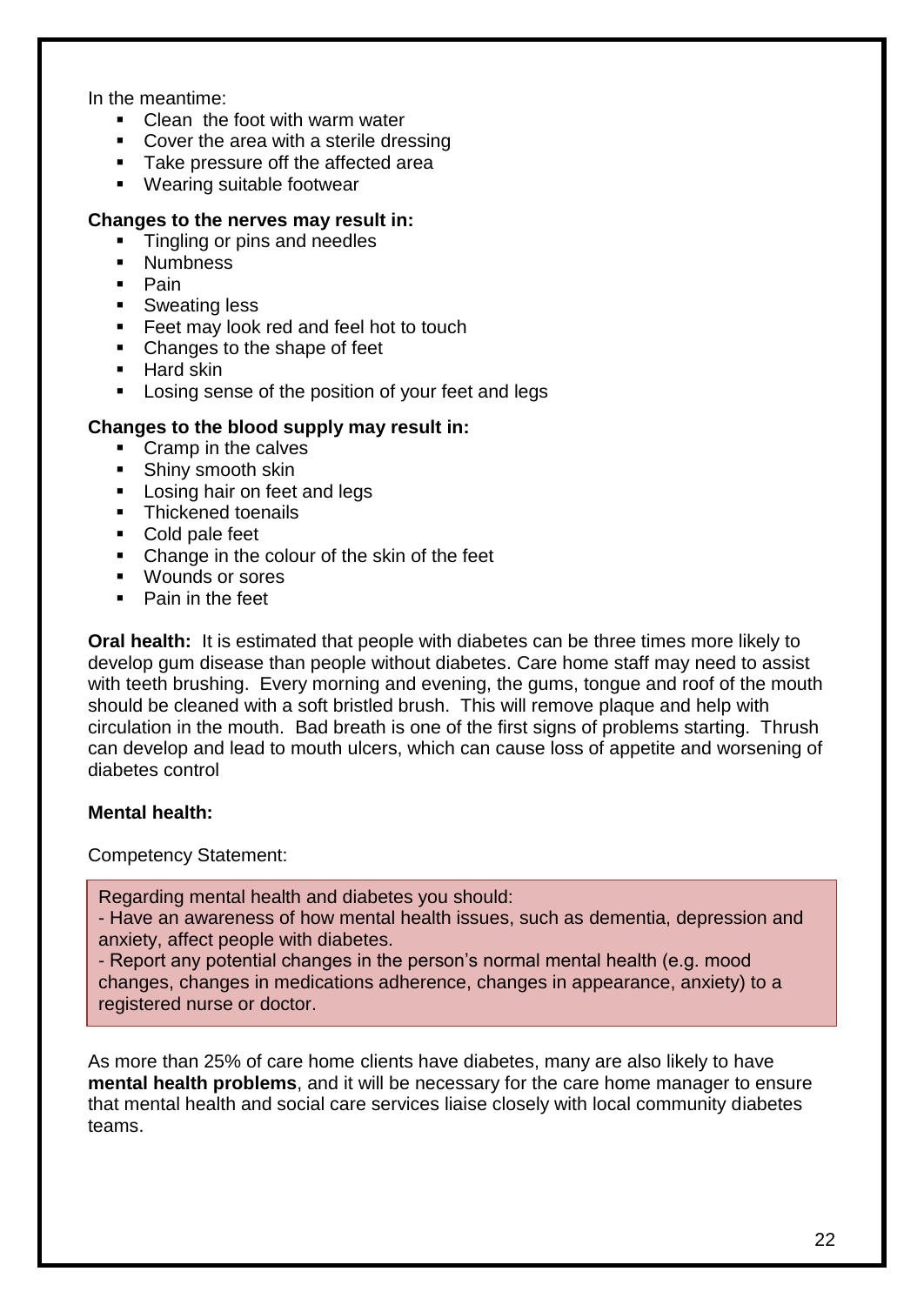The link between diabetes and **depression** is well known and documented. NICE have published guidance on the assessment and treatment of adults with depression, and this includes those with long-term physical health problems including diabetes.

Someone with long-standing diabetes who may be troubled with neuropathic pain, discomfort with foot ulceration, repeated problems of medication adverse effects, for example, may be at special risk of depressive illness and further questioning and assessment will be necessary.

**Memory loss** is more commonly found in people over the age of 65. this can cause many problems for a person with diabetes, from forgetting to take their medication or to eat meals, to becoming anorexic and having difficulties feeding and so becoming undernourished, to an inability to communicate their needs so losing the capability to manage their diabetes altogether.

A simple bedside test of cognition screening called Mini-Cog, which is a combination test of clock drawing and answering several questions which test recall ability, has been developed by The Institute of Diabetes for Older People and NHS Diabetes (adapted for use in care homes 2010).

Once aware of memory problems, care home staff can help at meal times by:

- Serving one course at a time to reduce confusion
- Using clients own crockery to give greater familiarity
- Allow extra time for meals, allow grazing and for client to return to their plates
- Encouraging low glycaemic index dairy products, eg ice cream or milk shakes, when other food if refused, so reducing the risk of hypoglycaemia
- Reducing environmental stimuli, eg TV in dining area, if aggressive / negative behaviours are present during mealtimes
- Nutritional support may be needed, so refer to dietician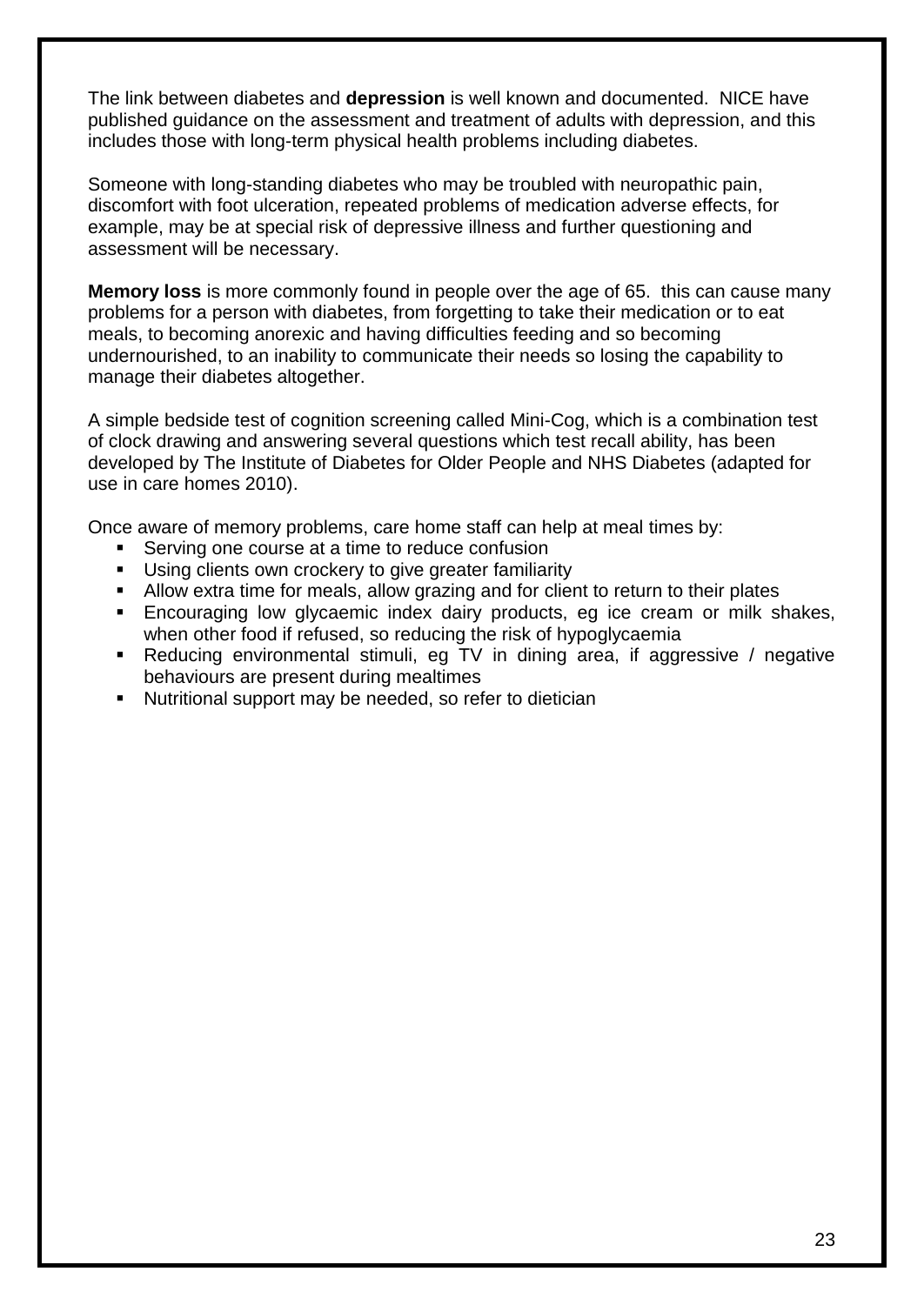### **Food and Nutrition including recognition and management of hypo and hyperglycaemia**

Competency Statements regarding food, nutrition, hypo and hyperglycaemia:

Regarding these aspects, you should be able to:

#### **Food and Nutrition**

- Follow the nutritional plan and report any related problems.
- Recognise foods and drinks high in sugar.
- Measure and record waist circumference, height and weight accurately.

- Report if meals are not eaten, especially carbohydrates, if the client is using insulin or oral antihyperglycaemic agents

#### **Hypoglycaemia**

- State the normal blood glucose range.
- Describe the signs and symptoms of hypoglycaemia, including both mild and severe.
- Recognise that older people may not demonstrate clear signs and symptoms of hypoglycaemia.

- Demonstrate competent use of blood glucose monitoring equipment to confirm hypoglycaemia.

- Offer appropriate treatment as per local guidelines.
- Know where treatment for hypoglycaemia is stored.
- Give reassurance and comfort to the person with diabetes or their carer.
- Document and report the hypoglycaemic event to a registered nurse.

- If the person with diabetes is unresponsive, ensure their airway is clear and call emergency services.

#### **Hyperglycaemia**

- State the normal blood glucose range.
- Describe signs and symptoms of hyperglycaemia.
- Recognise that older people may be asymptomatic of hyperglycaemia.
- Perform blood or urine ketones tests according to local guidelines.
- Correctly document results and report those out of the accepted range

Food and nutrition, alongside medication and activity, is the cornerstone to diabetes management, and care home clients should be able to continue to enjoy a wide variety of foods.

Eating a balanced diet, managing weight (both over and under weight), following a healthy lifestyle, taking any prescribed medication and monitoring where appropriate, will benefit health enormously.

In some cases dietary recommendations for an older person with diabetes can differ to the general recommendations for people with diabetes. Older people in care homes may be more likely to be underweight, and the prevalence of malnutrition and under nutrition is high. It may therefore not be appropriate to reduce the fat, sugar and salt in the diet for every older person with diabetes.

Older people with diabetes should have their dietary requirements established by a registered dietician.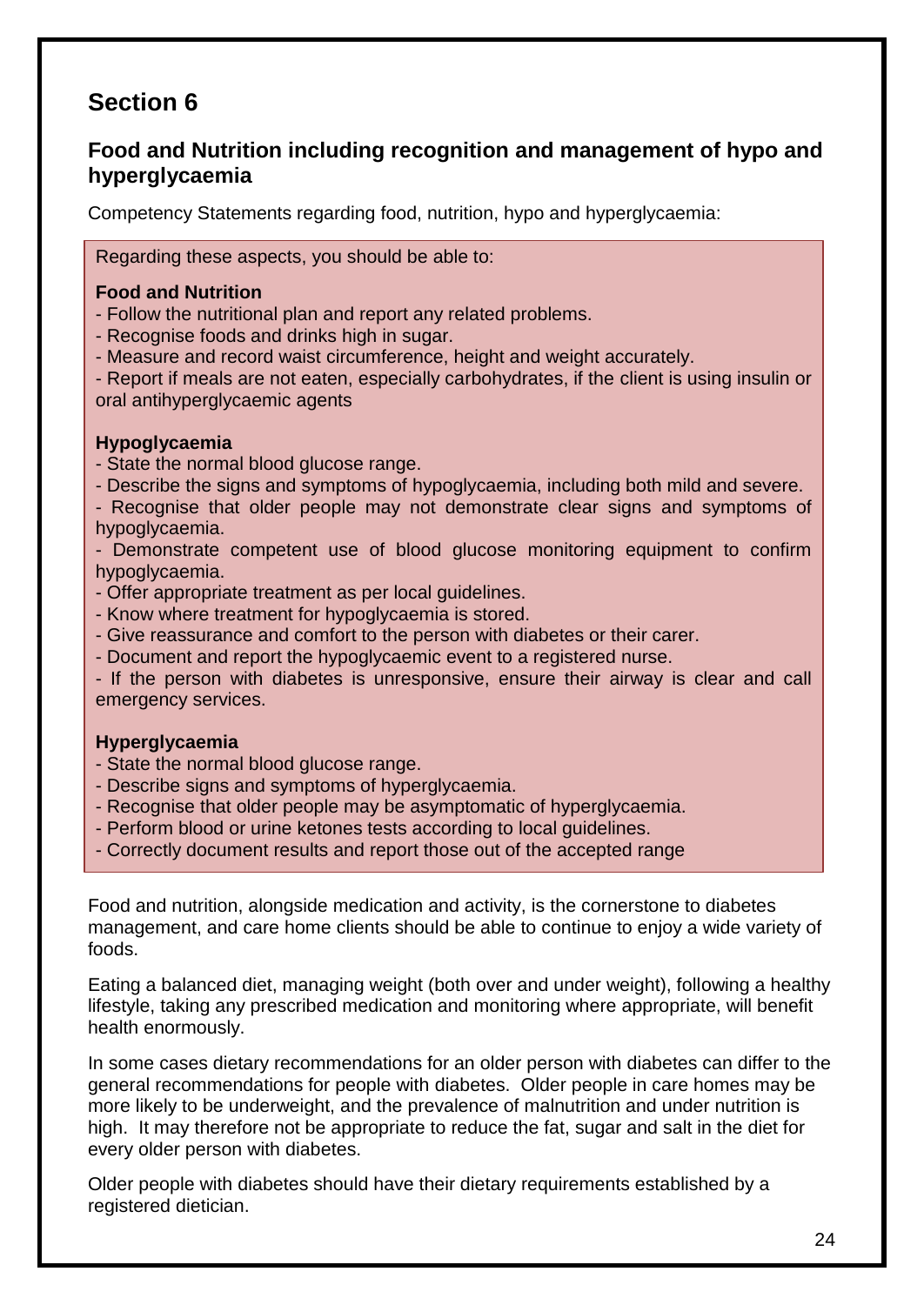#### **Plan for three regular meals a day**

Help clients to avoid skipping meals and spread breakfast, lunch and evening meal over the day. This will not only help control appetite but also help in controlling blood glucose levels

#### **At each meal include starchy carbohydrate foods**

Eg, bread, pasta, potatoes, chapattis, yam, noodles, rice and cereals The amount of carbohydrate eaten is important to control blood glucose levels. All varieties are fine, but try to include those that are more slowly absorbed (have a lower glycaemic index – GI) as these won't affect the blood glucose levels as much. The high fibre varieties of starchy foods (wholegrain) will also help to maintain the health of the digestive system and prevent problems such as constipation.

#### **Cutting down on fat can help with weight management, for those people who are overweight.**

Fat is the greatest source of calories so eating less fatty food will help with weight management.

Tips:

- 1. use less saturated fat by having less butter, margarine and cheese
- 2. choose lean meat and fish
- 3. choose lower fat dairy foods such as skimmed or semi skimmed milk, low fat yoghurts, reduced fat cheese and lower fat spreads
- 4. grill, steam or oven bake instead of frying or cooking with oil
- 5. swap creamy sauces and dressings for tomato based sauces

#### **Include more fruit and vegetables**

Aim for at least five portions a day to provide clients with vitamins, minerals and fibre as well as to balance the overall diet. Fresh fruit is not always easy for the older person to manage so dried tinned or frozen fruits, and fruit juice all count towards the portions

#### **Include more beans and lentils as these can help to control blood glucose levels and blood fats**

Eg kidney beans, chickpeas and lentils. Try adding to soups, stews and casseroles, or to a salad.

#### **Aim to provide two portions of oily fish per week**

Eg mackerel, sardines, salmon. Oily fish contains a type of polyunsaturated fat called Omega three which helps protect against heart disease.

#### **Limit sugar and sugary foods**

This does not mean that your need to eat a sugar free diet. Sugar can be used in cooking and baking as part of a healthy diet. Using sugar free or diet drinks and squashes can be an easy way to reduce sugar in the diet

#### **Limit the amount of processed food you provide**

Processed food contains high levels of salt. Try flavouring food with herbs and spices instead of salt

#### **Alcohol should be taken in moderation**

MAXIMUM 2 units per day for a woman and 3 units per day for a man.

Over the years the alcohol content of most drinks has gone up, a small glass of wine (175mls) can contain up to 2 units of alcohol.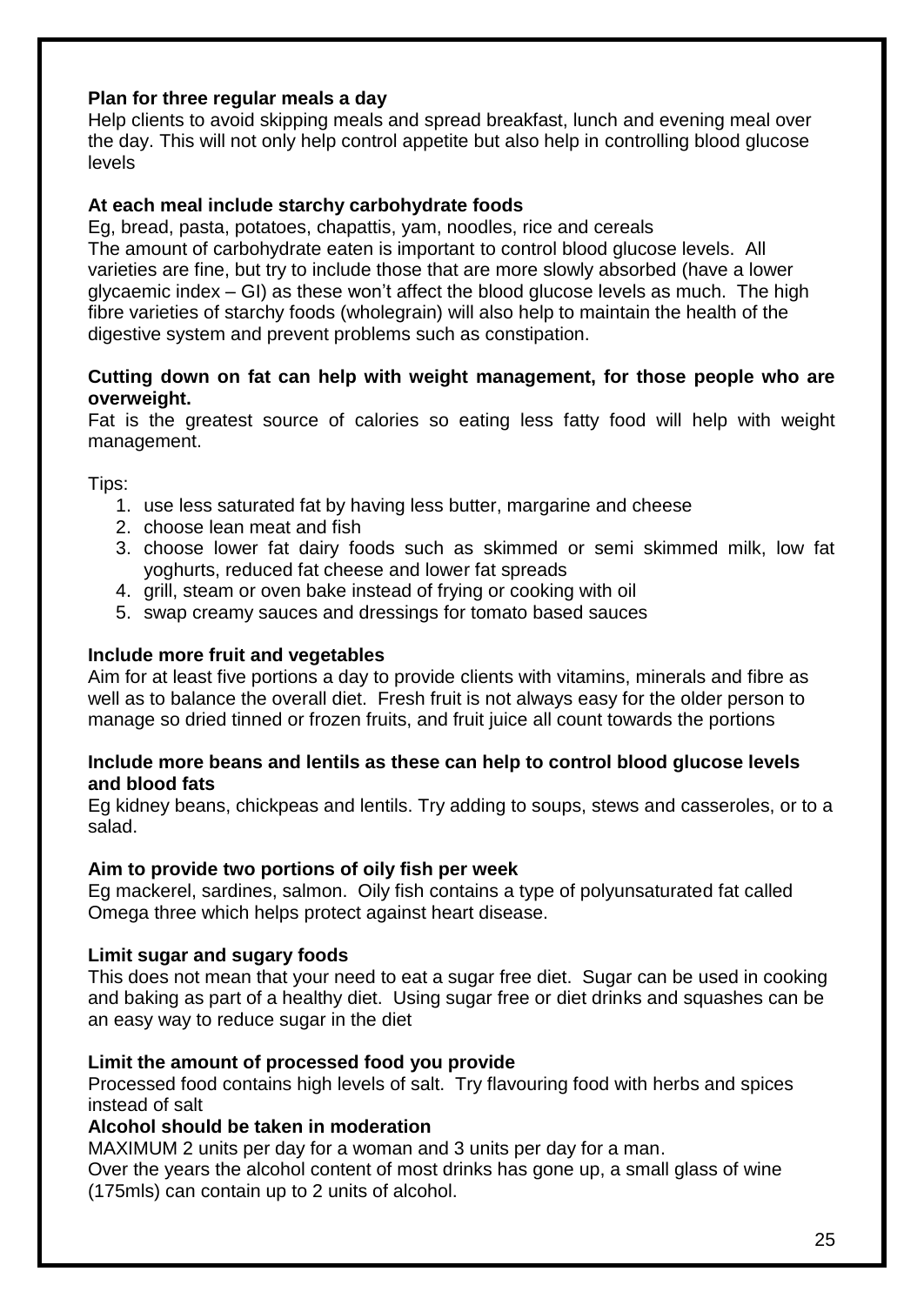Alcohol can make hypoglycaemia (low blood glucose levels) more likely to occur when taking certain diabetes medication. For this reason people with diabetes are advised to never drink on an empty stomach. Check with your client's healthcare team about whether they are at risk of hypoglycaemia.

#### **Don't use diabetic foods or drinks**

They offer no benefit to people with diabetes. They will still affect blood glucose levels, contain just as much fat and calories as ordinary versions, can have a laxative effect and are expensive.

For older people with diabetes that are responsible for preparing their own meals, efforts should be made to enable them to do so with ease and efficiency.

Points to consider:

- up to date nutritional education
- well maintained appliances and kitchen equipment, including electric can and jar openers, and microwaves
- adequate storage space
- help with shopping if needed
- access to regular dental check ups

#### **Meal Planning in Care Homes**

Practical guidelines and national minimum standards exist for the provision of meals in residential and nursing homes. These guidelines are relevant and should be applied to the client with diabetes too.

Consideration should be made to timing of medication and meals, the availability of snacks and flexibility and frequency of meals.

**Breakfast:** All breakfast cereals are fine. Adding fruit can notch up a portion towards the 5-a-day target. A small glass of unsweetened fruit juice or smoothie can count too, but will only count as one portion. Some people find fruit juice can affect blood glucose levels quickly so it is not the best choice for quenching thirst.

Bread products are a good alternative to cereal, wholegrain and granary versions are best for people with diabetes.

**Main meal:** Use the plate as a rough guide to provide food in the recommended portion size

**Light meal:** Ensuring that clients have a light meal will help to control appetite as well as diabetes. Lean meat, fish, beans, pulses, soup and salad are all good choices, provided along with granary bread, jacket potatoes, pasta or rice. Follow with a piece of fruit or low fat yoghurt

**Snacks:** Extra snacks can pile on the calories, so should be fruit or low fat yoghurt wherever possible. For some people on certain diabetes medication, snacks are essential. Check with your client's healthcare team to see if this applies to them.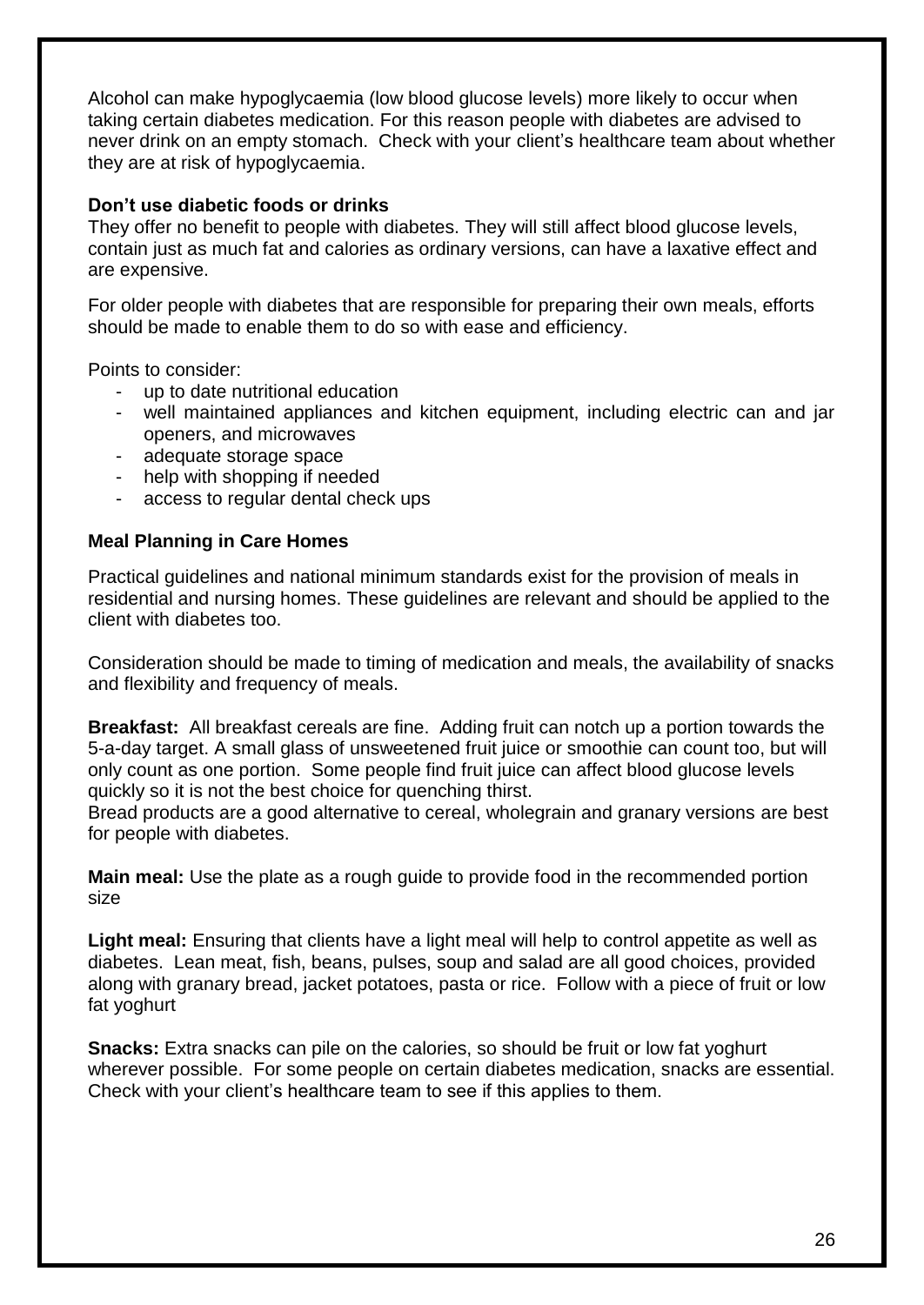#### **The Eat-Well Plate**

This is a picture that shows the balance of foods that are best for health and in the appropriate proportions:



#### **Food and nutrition in care homes – additional considerations**

#### **Individualised information**

The vital role of the registered dietician in the nutritional therapy of the person with diabetes as well as the older person in a care home should not be underestimated.

Care homes should seek to establish good working relationships with the dietetic service and work together to ensure effective nutritional therapy for those clients with diabetes.

Every person with diabetes should have an individualised nutritional care plan that has been discussed and agreed with the person with diabetes and their family/carers as appropriate. The dietician is best placed to facilitate this part of the care planning process.

#### **Weight management**

Weight is a significant factor in the development and management of Type 2 diabetes. For clients who are overweight or obese a reduction in weight of 10% maybe beneficial. Specific goals should be identified and negotiated as part of the planning process.

Catering for people with diabetes who are overweight does not require you to use special recipes, but Diabetes UK produce a range of recipes that may help care home catering staff in menu planning. Check with the clients registered dietician for specific advice.

#### **Underweight and malnutrition**

A registered dietician can advise more fully on specific individual requirements. It is important to note that for some clients a therapeutic high energy – high protein diet may still be appropriate. Nutritional therapy may also include the use of nutritional support, eg supplement drinks or nasogastric feeds. Where high blood glucose levels are noted in a person receiving nutritional support, it may be necessary to adjust diabetes medication to achieve blood glucose levels as near normal as possible. Discuss with the clients healthcare team for more guidance.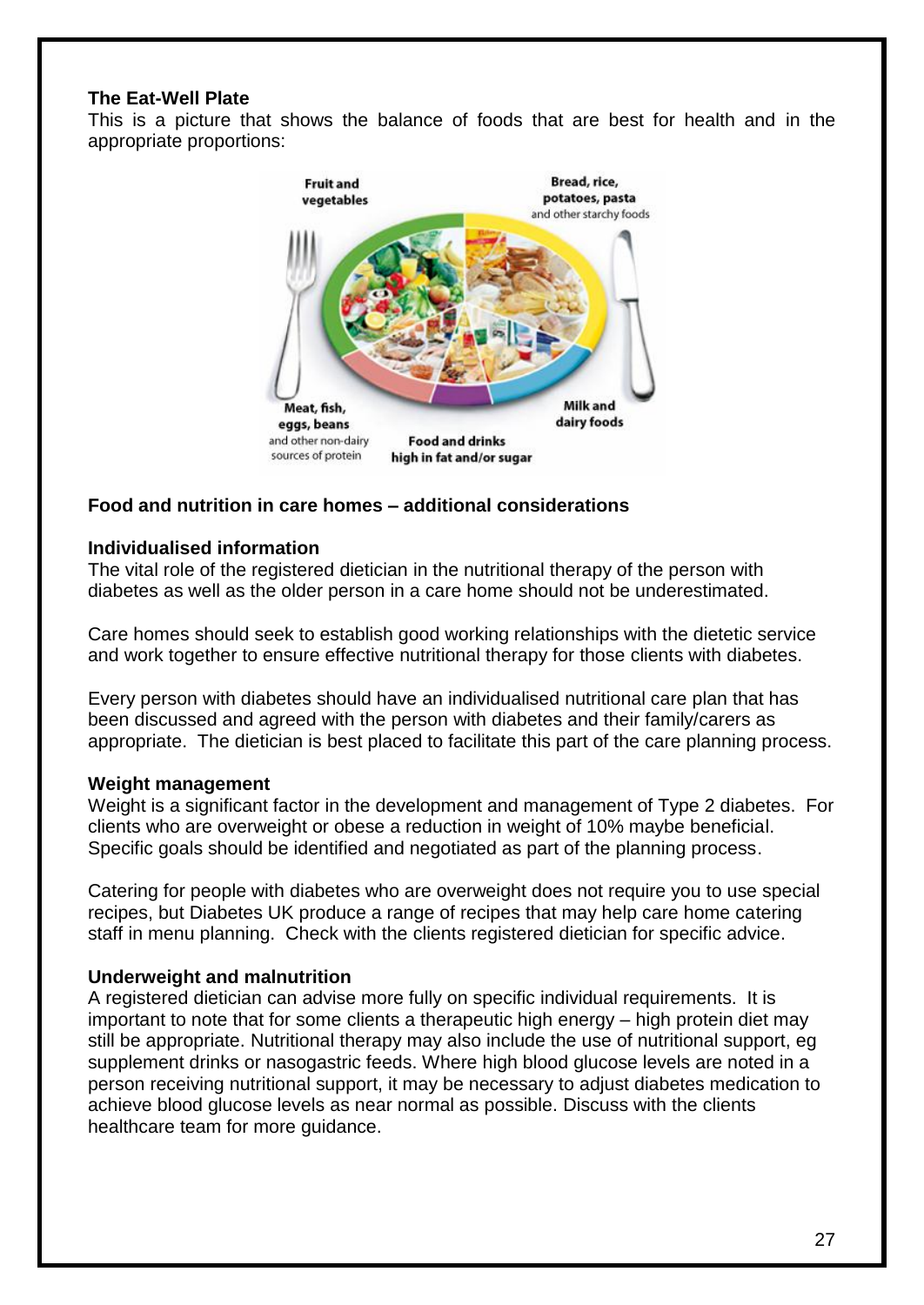#### **Oral health**

It is estimated that people with diabetes can be up to three times more likely to develop gum disease than people without diabetes. Their nutritional status may be compromised as a result of poor food and drink intake. Clients with diabetes and gum disease should be identified and dietary adjustments made according to specific need.

#### **Dehydration**

Older people are at greater risk of dehydration for a number of reasons. A client with diabetes may be at additional greater risk of becoming dehydrated as a result of polyuria. Particular attention should be made to the monitoring and provision of fluid for this client, and treatment modified accordingly so as to limit symptoms of hyperglycaemia.

#### **Hypoglycaemia**

Generally hypoglycaemia occurs when the blood glucose level is less than 4mmols/L. The signs and symptoms of hypoglycaemia will vary from person to person, and some people may not have any symptoms at all if they have regular low blood glucose levels

For older people there are added risk factors which can lead to hypoglycaemia:

- o advanced age
- o other illness or conditions as well as diabetes
- o being prescribed 5 or more medications
- o chronic renal problems
- o poor nutrition
- o acute illness

#### **First signs and symptoms of Hypoglycaemia**

Older people may not begin to experience the signs and symptoms of hypoglycaemia until 'cognitive function' – the ability to recognise or understand – is reduced. Also the way their body is programmed to respond to the warnings of a drop in blood glucose may have deteriorated.

First signs in an older person may be:

- **EXECUTE:** inability to concentrate
- **Personality changes**
- morning headaches
- disturbed sleep

Hypoglycaemia is often not a recognised problem in residential and care homes, which may be due to a variety of reasons:

- the client may rely on care home staff to manage their diabetes. If members of staff have not been trained in diabetes care, they may lack confidence or not have sufficient knowledge
- mealtimes can be unevenly spread out compared to what the person was used to. If breakfast is late and evening meal is early, this can lead to a long overnight fast
- medication, including insulin, aiming to lower blood glucose levels, may not be linked to the actual meal as closely as is necessary and so lead to a hypo event
- during episodes of illness, medication may not have been reassessed to prevent episodes of hypoglycaemia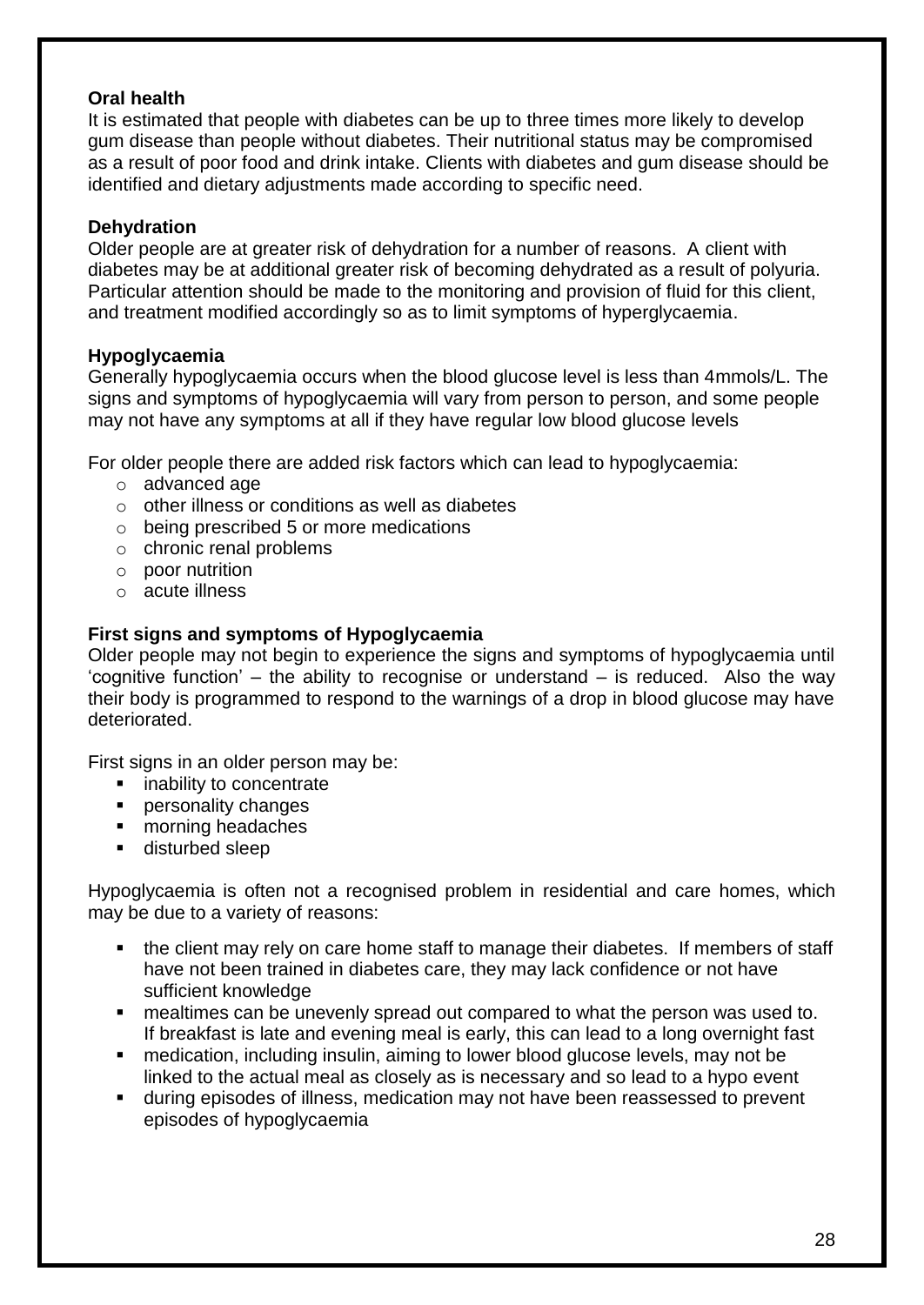#### **Chronic hypoglycaemia**

This can occur when a person has a low blood sugar (less than 4mmol/l) most of the time. If persistent hypoglycaemia is not recognised it can lead to a number of problems including:

- **Falls when trying to walk or transfer between bed/chair, which may result in** fractures
- It may cause the person to appear flustered, aggressive or even uncharacteristically violent
- If may cause the person to have difficulty with speech, feeding, dressing and toileting themselves
- If may cause weight loss if the person is not having adequate food
- If blood sugars are consistently low then the person may appear to have withdrawn from their surroundings, or appear to be weak, tired or generally deteriorating in health
- In some cases it may lead to a heart attack or stroke

#### **Treatment of hypoglycaemia**

- Take some fast acting carbohydrate, such as a sugary drink or some glucose tablets
- Follow this up with some longer acting carbohydrate, such as a cereal bar, sandwich, fruit, biscuit and milk, or the next meal if due
- Hypo boxes (containing non diet drink, glucose tablets and instructions for use) should be present in every care home and staff should be trained in its use. Contents of the hypo box should be checked weekly to ensure enough stock and that it is not out of date.
- Call a doctor or ambulance if necessary

#### **Prevention of hypoglycaemia**

- Care home staff should have the opportunity to access diabetic education free of charge to increase their knowledge and understanding of caring for people with diabetes
- Care home staff should have a named nurse or doctor specialising in the care of people with diabetes to call on for support in diabetes management, and so to help staff to work towards preventing hypoglycaemia in older people
- Mealtime should be spread throughout the day and people with diabetes should be able to eat with the rest of the people they live with. If spaced mealtimes are not possible due to the organisation within the home, then an early morning carbohydrate snack on rising, and a late evening carbohydrate snack needs to be given to prevent dipping blood sugars
- Medication for diabetes and management of blood sugars should be recognised and given at mealtimes as prescribed
- People with low Hba1c blood tests should have their medications reassessed or stopped by the general practitioner
- If hypoglycaemic episodes are frequent or severe, then medication and general management including mealtimes and meal content need to be reassessed by a nurse specialist or doctor

#### **Hyperglycaemia**

Hyperglycaemia means 'high blood glucose'. It is difficult to be absolutely specific about exactly what level constitutes hyperglycaemia as most people who have diabetes will have a higher than expected blood glucose level from time to time. It's important to remember that an occasional higher than expected blood glucose level occasionally will usually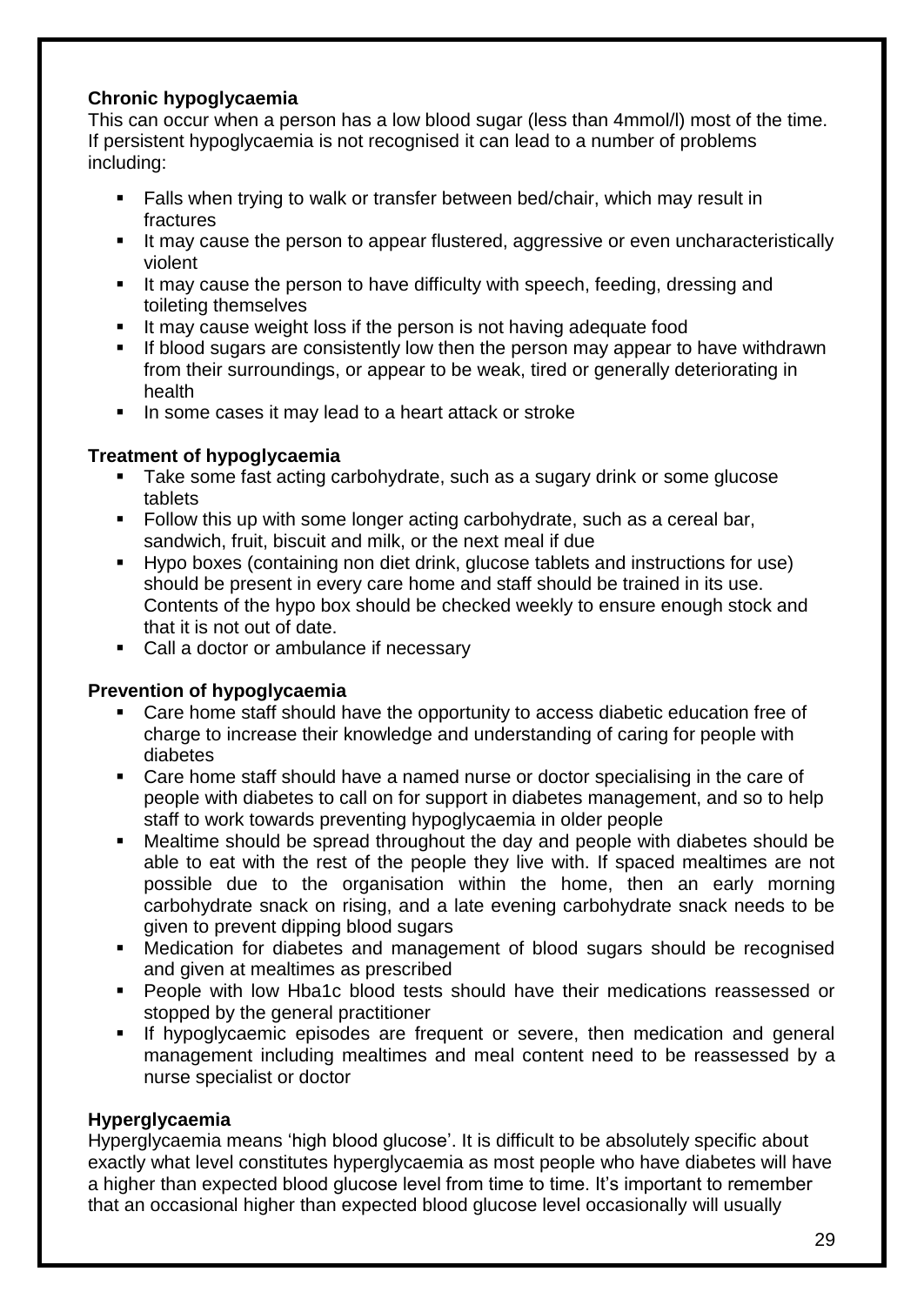resolve itself. It is of much greater concern if the blood glucose levels have been increasingly high (usually above 15mmol/l and above) for more than 24 hours, and if this occurs it is important that medical advice should be sought. The client should have their blood glucose levels measured 4 hourly if hyperglycaemia is identified, and the urine should be tested for ketones. Hyperglycaemia can be due to many different factors but mainly:

- Too much food, particularly sugary foods
- **Insufficient diabetes treatment**
- **Other acute illness, particularly infections**
- Reduced activity

If a client's blood glucose levels have been running higher than expected for more than 24 hours and ketones are present in the urine, urgent medical advice must be sought. The client can become rapidly dehydrated so measurement of intake and output is extremely important. This deteriorating condition associated with diabetes is commonly linked with an infection. Hospitalisation may be necessary.

In the meantime, it is important to continue with all prescribed diabetes medication which means the person must have some carbohydrate intake.

If they are able to eat but have no appetite:

- **•** Offer small, frequent meals
- Replace meals with small snacks

If they cannot eat:

- **Ensure they drink plenty of fluids**
- Offer carbohydrate containing drinks (milk, fruit juice, non-diet soda) regularly at 2 hour intervals

**If the person is admitted to hospital:** On admission to hospital, either for a planned procedure or in an emergency, it is important to send a list of current medication with the person, and the medication itself, in the original packaging and appropriately labelled.

A transfer letter is important and the care plan can fulfil this requirement

Information about the hospital stay should be available, including which health professionals the client will access and information about the care process before, during and after any procedure.

During the hospital stay the client should be seen by a member of the diabetes team, and should have a referral made on their behalf.

#### **What will happen regarding the management of the person's diabetes in hospital?**

Policies for managing hypoglycaemia and hyperglycaemia should be agreed and included in the care plan.

The approach for monitoring blood glucose should be included in the care plan.

Changes to individual diabetes treatment may be necessary to stabilise diabetes control.

Medication and mealtimes should be co-ordinated appropriately.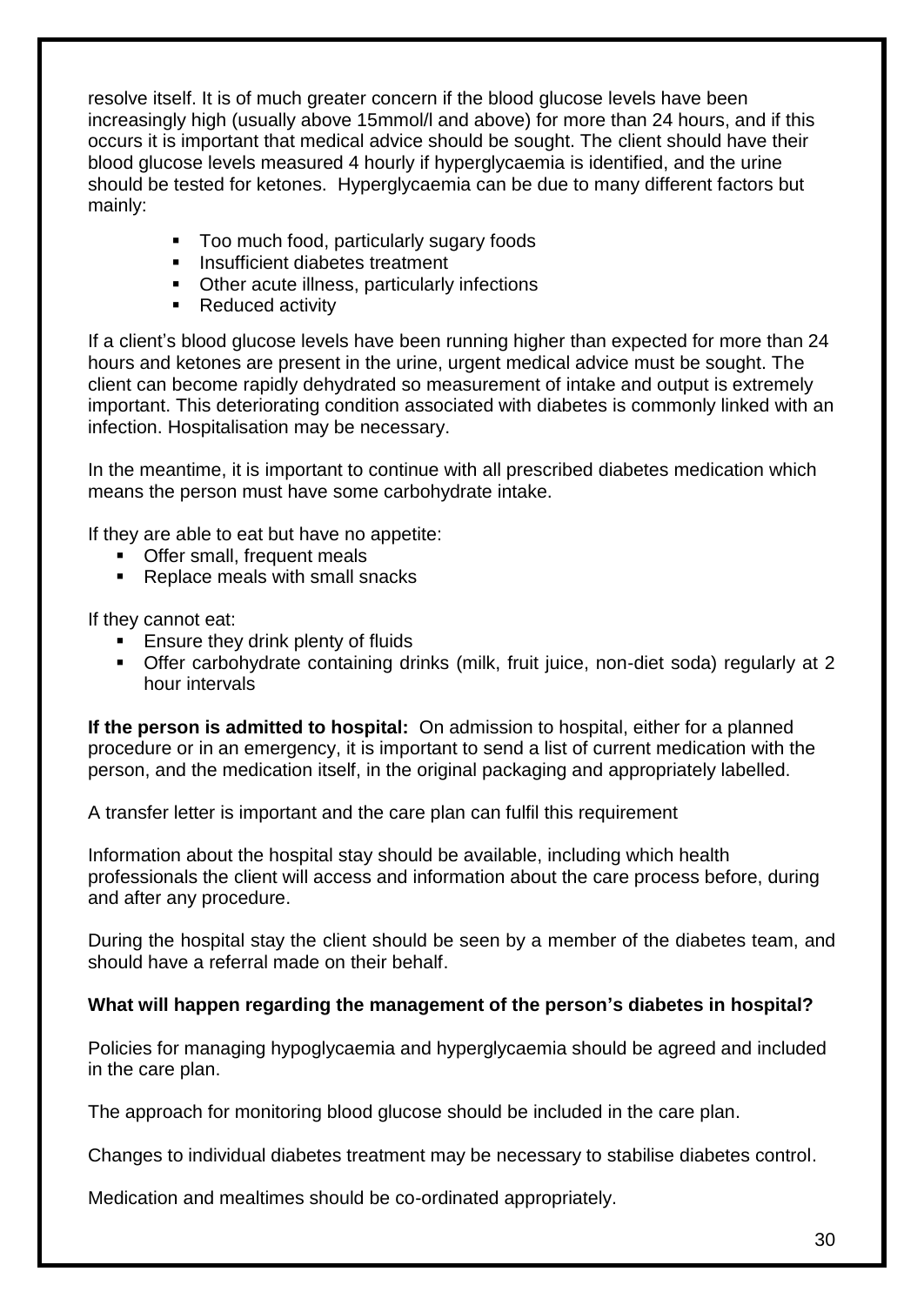Depending on the nature of the hospital admission, a dietician may need to specify dietary requirements.

#### **Preparation for discharge**

Discharge and follow up plans are an important mechanism for ensuring continuity of care, appropriate onward referral and effective communication with care home staff and day-today healthcare team.

Information should be available about the hospital stay and any on-going follow up.

Information should be available about management of diabetes and any changes made during the hospital stay.

A copy of the discharge letter should be available for the care home staff and the GP.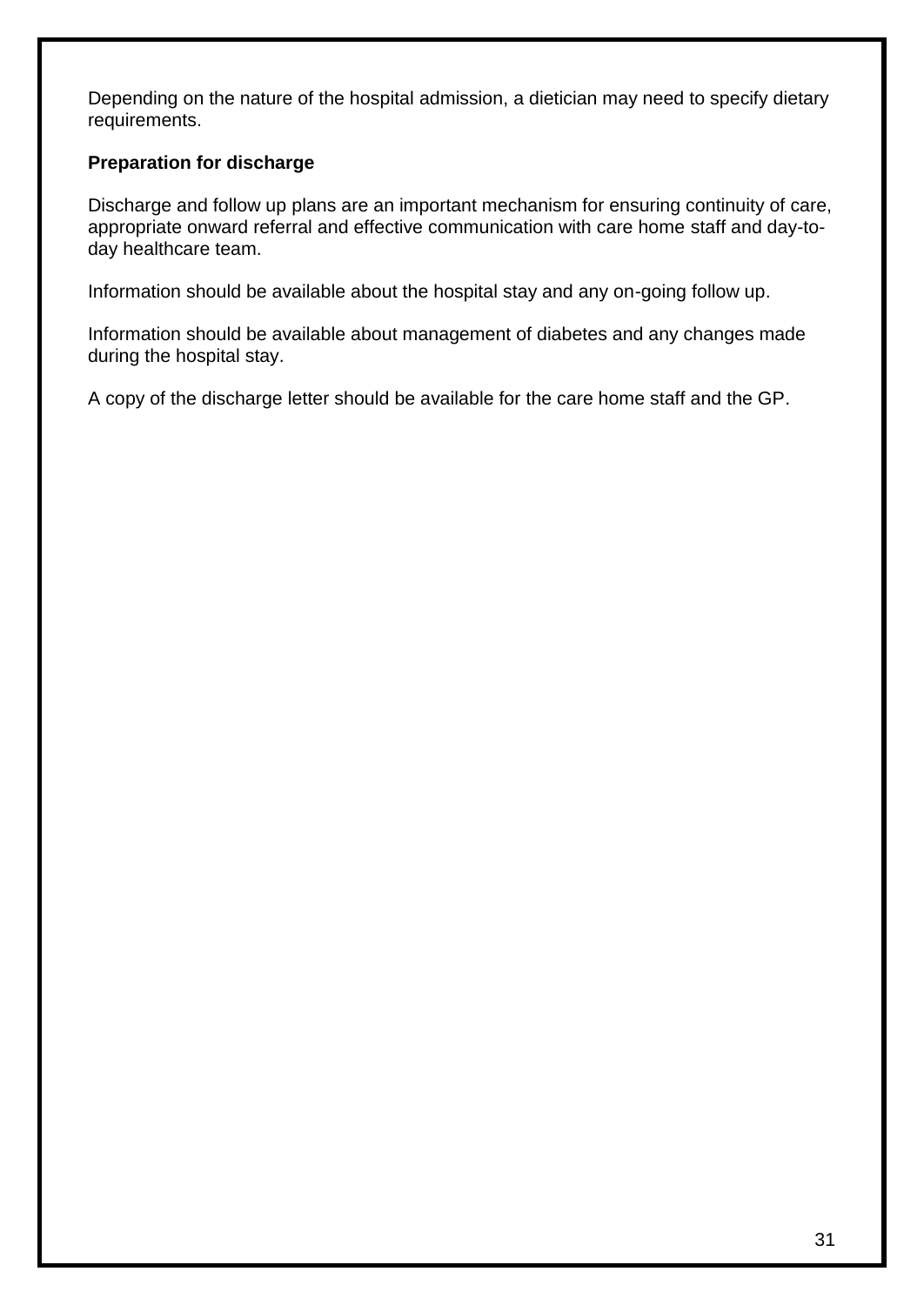### **Activity and Exercise**

- Exercise can provide tremendous benefits to both body and soul at any age. It is therefore important to ensure it is done properly and safely
- **People with diabetes may have other conditions which may affect their ability to** exercise safely, so it is important that your doctor knows the level of planned physical activity
- Regardless of any condition, regulated physical activity will improve well-being and maintain good blood glucose control
- Exercise programmes should be started gradually, and include time to warm–up and cool-down
- All activity should be done with controlled movements so as to avoid muscle strain and bone fractures
- Stop exercising and contact a doctor if you experience
	- o muscle or joint pain that does not resolve with rest
	- o chest pain or pressure
	- o trouble breathing or shortness of breath
	- o light headedness, dizziness or new difficulty balancing

Example of suitable arm-chair type exercise:



### **Time Out Activity**

**There are many types of safe and appropriate 'arm chair' type exercise regimes. See if you can find if there is any training available in your local area for this. There may be other sources of information regarding safe activities in care homes, e.g. Local Authority.**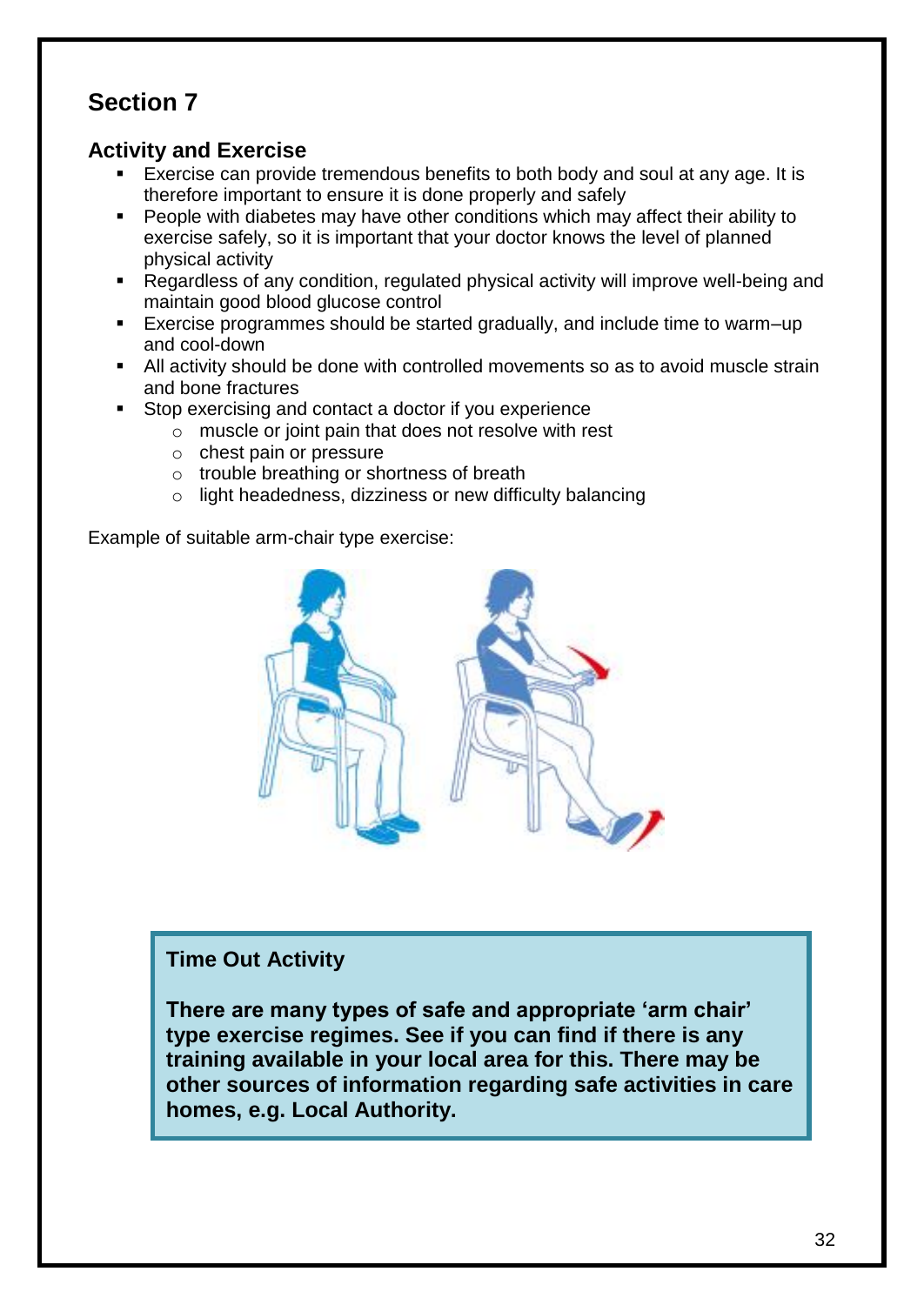### **End of Life Care**

Competency Statement:

You should be able to:

- Undertake blood glucose monitoring and care as requested by registered nurse.

- Document and report blood glucose monitoring results according to local guidelines and protocols.

- Be aware of policies relating to end-of-life care and diabetes.
- Be aware of signs and symptoms that may indicate hypoglycaemia or hyperglycaemia

Everyone at this stage of their life has the right to privacy, dignity and involvement in the decisions surrounding their care<sup>6</sup>.

Healthcare professionals and all other carers need to respect the wishes and decisions expressed by the individual concerned, or in certain situations, the next of kin.

#### **Pain relief**

This can be a major fear for those at the end stages of life and people with diabetes may be experiencing long-term complications such as neuropathic pain, leg and foot wounds, as well as discomfort following a heart attack or stroke.

#### **Resuscitation status**

This should be reviewed as per local protocol, as people with diabetes have an up to fivefold increased risk of cardiovascular disease, meaning that an acute cardiac or vascular event leading to cardiac arrest is much more likely.

#### **Withdrawal of treatment**

For those with diabetes this may involve decisions on whether insulin or tablet therapy (for glucose control or any other associated complication) is continued and whether blood glucose levels are monitored regularly. However symptom control, such as in the case if high or low blood glucose levels, is of paramount importance for the comfort of the individual. Diabetes is the leading cause of renal disease, and if dialysis is in place for a client, consideration will need to be given regarding its continuation.

#### **Withdrawal or choice of food and fluid**

Relaxation of dietary control may be considered in those that wish it (eg an individual following a low fat diet for weight loss). Continuation or commencement of intravenous fluid replacement or parenteral feeding should be discussed.

#### **General treatment considerations**

For example, wound dressings or pressure area relief may not be carried out routinely, but should respond to the needs of the individual.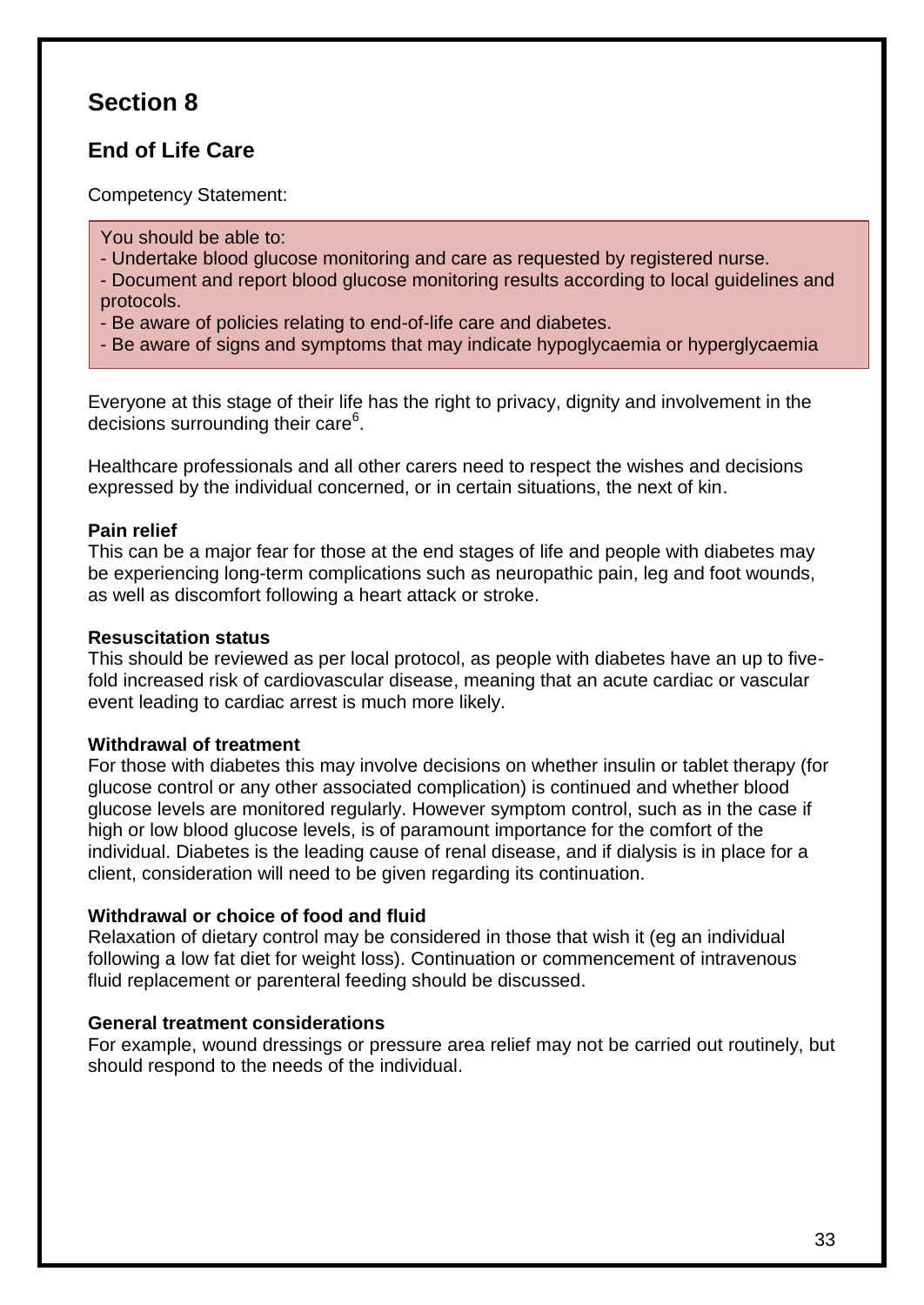### **Your Learning and Continuing Professional Development**

We hope you have enjoyed undertaking this learning package. We trust it will help you understand how to provide better care for residents with diabetes in your work place.

Remember it is fundamentally important that you and any person who provides care for people with diabetes are safe and competent to do so. Ask your employer to help you to get additional training if you think you need it. Read your organisations policies relating to Diabetes Management.

If you have learnt something new from this learning pack and can see an opportunity to improve standards of diabetes care in your organisation, why not speak to your manager? See if together you can find a way to spread this new knowledge and help your colleagues improve the care they provided too?

In recent years there has been a lot of published work about how to care well for people with diabetes in residential and nursing homes, e.g. 'Diabetes Care for older people resident in care homes' and 'Diabetes and Dementia'. Go online and see what you can find that interests you.

Here are the references, resources and organisations we suggest and whose publications we have used in the development of is learning pack.

#### **References**

- 1. www.trend-uk.org/documents/TREND\_3rd.pdf;
- 2. www.diabetes.org.uk/About\_us/What-we-say/Statistics/;
- 3. www.who.int/diabetes/action\_online/basics/en/index3.html;
- 4. www.**nice**[.org.uk/guidance/ph38:](http://www.nice.org.uk/guidance/ph38) Preventing Type 2 Diabetes July 2012;
- 5. [www.nice.org.uk/guidance/ng28:](http://www.nice.org.uk/guidance/ng28) Type 2 diabetes in adults: management

December 2015;

- 6. [www.nice.org.uk/guidance/ng17:](http://www.nice.org.uk/guidance/ng17) Type 1 diabetes in adults: diagnosis and management August 2015;
- 7. [www.nice.org.uk/guidance/ng19:](http://www.nice.org.uk/guidance/ng19) Diabetic foot problems: prevention and management August 2015;
- 8. www.**diabetes**.org.uk/documents/reports/state-of-the-nation-2012.pdf;
- 9. www.diabetes.org.uk/upload/Position%20statements/End%20of%20Life%20Diabet es%20Care%20Stategy.pdf;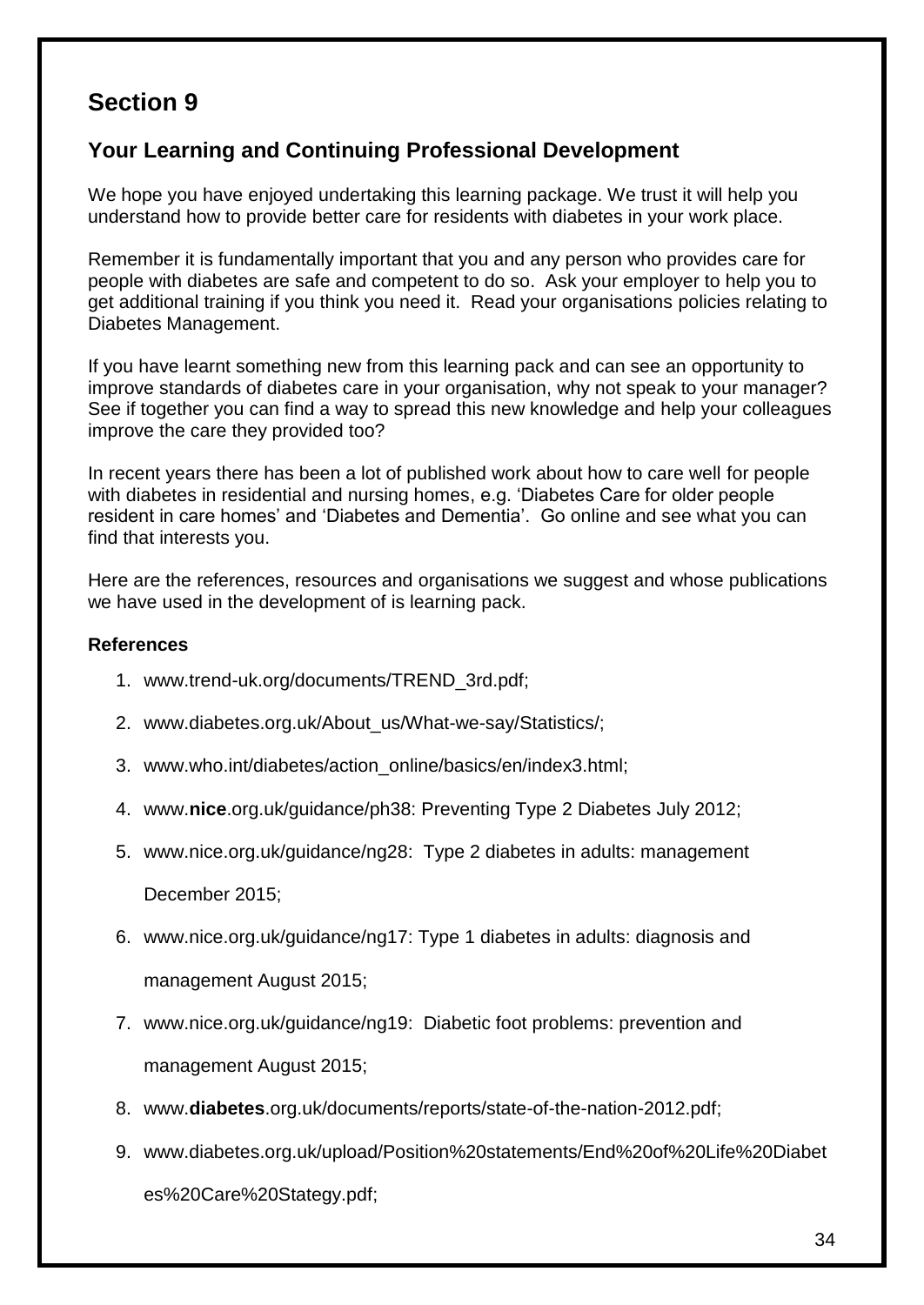#### **Other Resources**

- Diabetes UK: [www.diabetes.org.uk](http://www.diabetes.org.uk/) is a national diabetes self-care organisation and charity; it aims its information at patients, carers and professionals.
- Diabetes co UK: [www.diabetes.co.uk](http://www.diabetes.co.uk/) is another diabetes information site geared towards patients.

#### **Further Learning**

There are several useful e-learning packages for healthcare assistants. We recommend you consider undertaking some of these to continue year on year to build your knowledge and understanding of diabetes and its safe management and keep up to date. A couple of these modules are listed below:

- Diabetes UK website **[www.diabetes,org.uk/Professionals/Training--competencies/Diabetes-in-](http://www.diabetes,org.uk/Professionals/Training--competencies/Diabetes-in-Healthcare)[Healthcare](http://www.diabetes,org.uk/Professionals/Training--competencies/Diabetes-in-Healthcare)**
- This module is for nurses, healthcare assistants, dieticians, doctors and pharmacists. **[www.diabetes.org.uk/Guide-to-diabetes/Education/Type-2-diabetes-and-me](http://www.diabetes.org.uk/Guide-to-diabetes/Education/Type-2-diabetes-and-me)**

This module is for people who have type 2 diabetes.

#### **NHS Improving Quality website**

Diabetes e-learning modules **[www.nhsiq.uk/8473.aspx](http://www.nhsiq.uk/8473.aspx)**

These modules are to support healthcare professionals in ensuring diabetes is treated safely. Currently there are 6 modules and we strongly recommend you do any of these that relate to the care you are involved with providing to people with diabetes, for example, the Safe Management of Hypoglycaemia.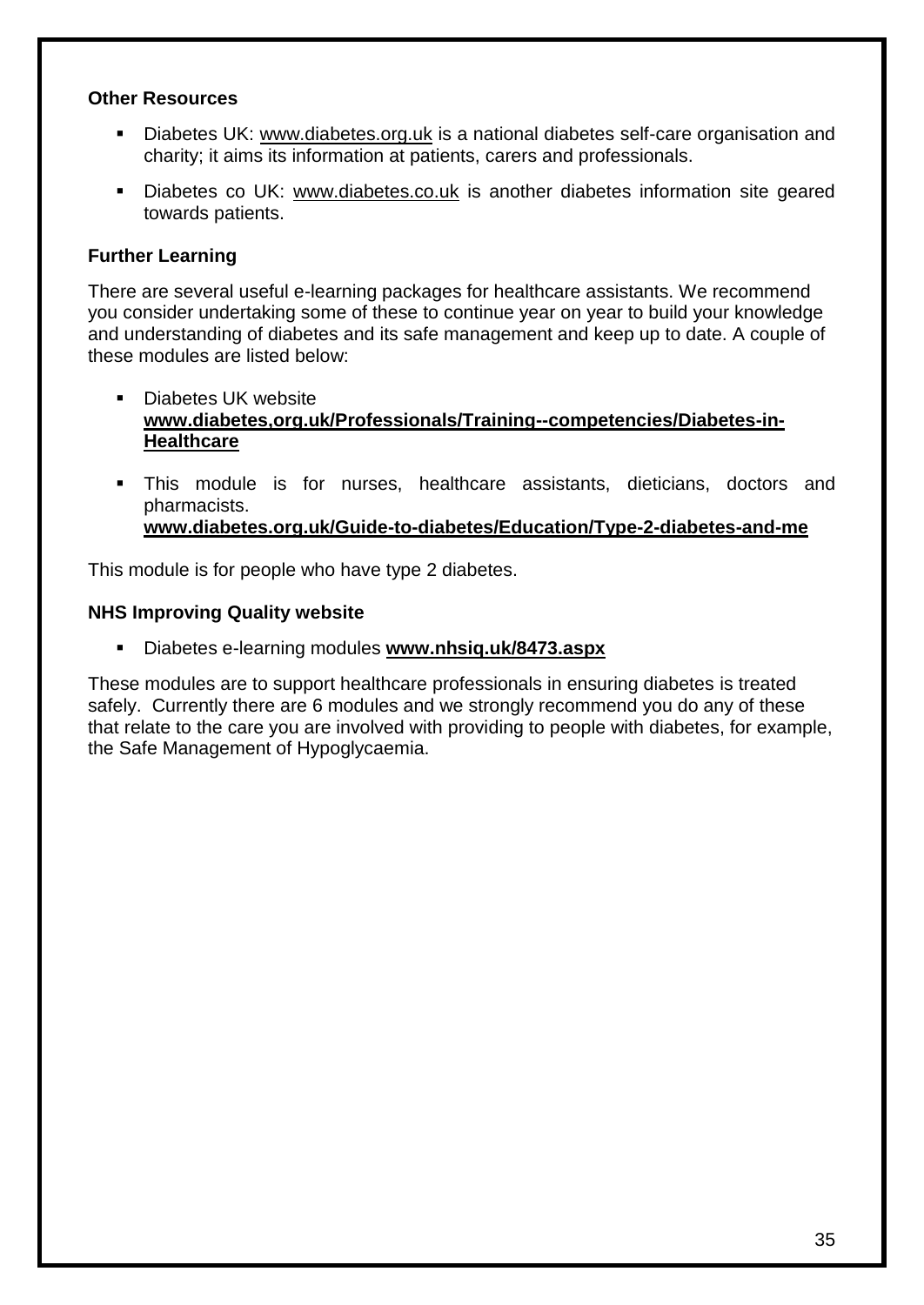# **Appendix 1**

# **NICE Quality Statements for Diabetes**

| Statement      | <b>Statement</b>                                                                                                                                                                                                                                                                                                                                                         | <b>Local Action for care</b>                                                                                                                          |
|----------------|--------------------------------------------------------------------------------------------------------------------------------------------------------------------------------------------------------------------------------------------------------------------------------------------------------------------------------------------------------------------------|-------------------------------------------------------------------------------------------------------------------------------------------------------|
| <b>No</b>      |                                                                                                                                                                                                                                                                                                                                                                          | homes<br>Who? How? When?                                                                                                                              |
| 1              | People with diabetes and/or their carers receive<br>a structured educational programme that fulfils<br>the nationally agreed criteria from the time of<br>diagnosis, with annual review and access to on-<br>going education                                                                                                                                             | Who will deliver education<br>programme?<br>How do care home staff<br>access?<br>Is there a minimum no of<br>trained<br>staff<br>per<br>care<br>home? |
| $\overline{2}$ | People with diabetes receive personalised<br>advice on nutrition and physical activity from an<br>appropriately trained healthcare professional or<br>as part of a structured educational programme.                                                                                                                                                                     | How do care home 'clients<br>access this?<br>Care home referral or GP?                                                                                |
| 3              | People with diabetes participate in annual care<br>planning which leads to documented agreed<br>goals and an action plan.                                                                                                                                                                                                                                                | Who will ensure this takes<br>place?<br>What if they can't agree?                                                                                     |
| $\overline{4}$ | People with diabetes agree with their healthcare<br>professional a documented personalised HbA <sub>1c</sub><br>target, usually between 48 mmol/mol and<br>58 mmol/mol (6.5% and 7.5%), and receive an<br>review of treatment to<br>ongoing<br>minimise<br>hypoglycaemia.                                                                                                | What if they can't agree?<br>How<br>will<br><b>HCP</b><br>review<br>treatment?                                                                        |
| 5              | People with diabetes agree with their healthcare<br>start,<br>professional to<br>review<br>and<br>stop<br>medications to lower blood glucose, blood<br>pressure and blood lipids in accordance with<br>NICE guidance.                                                                                                                                                    | What if they can't comply<br>with medication?<br>Who will be responsible for<br>review<br>ensuring<br>and<br>changes to medications?                  |
| 6              | Trained healthcare professionals initiate and<br>manage therapy with insulin within a structured<br>programme that includes dose titration by the<br>person with diabetes.                                                                                                                                                                                               | What if they can't do the<br>titration?<br>Are care home staff trained<br>to do this? What if no one<br>on duty to do this?                           |
| $\overline{7}$ | Women of childbearing age with diabetes are<br>informed<br>regularly<br>of the<br>benefits<br>οf<br>preconception glycaemic control and of any<br>risks, including medication that may harm an<br>unborn child. Women with diabetes planning a<br>pregnancy are offered preconception care and<br>those not planning a pregnancy are offered<br>advice on contraception. | Not applicable                                                                                                                                        |
| 8              | People with diabetes<br>receive<br>annual<br>an<br>assessment for the risk and presence of the<br>complications of diabetes, and these<br>are<br>managed appropriately.                                                                                                                                                                                                  | Who will ensure this takes<br>place? Care home or GP?                                                                                                 |
| 9              | People<br>with<br>for<br>diabetes<br>are<br>assessed<br>psychological<br>problems,<br>which<br>then<br>are<br>managed appropriately.                                                                                                                                                                                                                                     | Who will do assessment?<br>Who<br>will<br>arrange<br>Who<br>assessment?<br>will                                                                       |